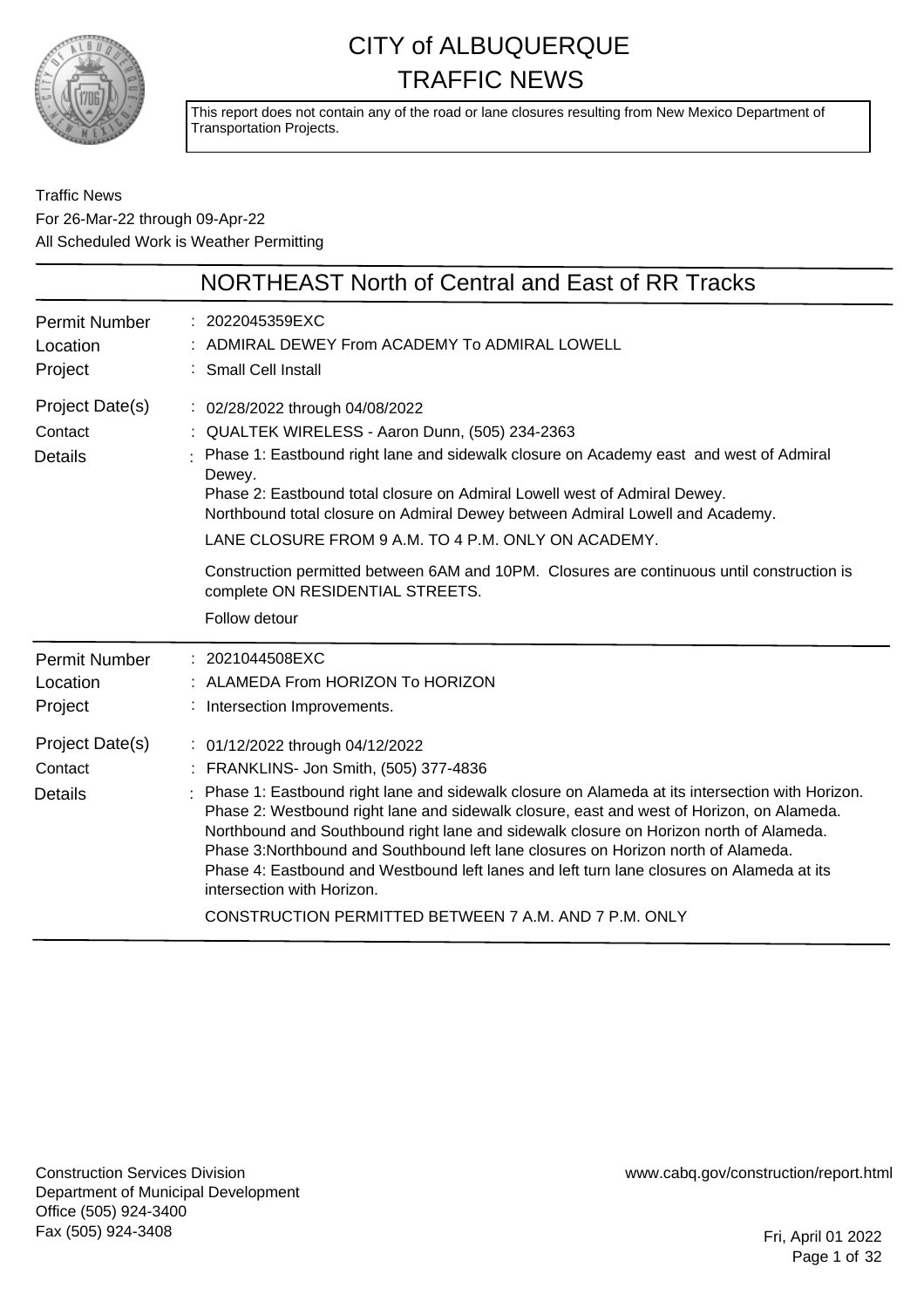

This report does not contain any of the road or lane closures resulting from New Mexico Department of Transportation Projects.

#### Traffic News For 26-Mar-22 through 09-Apr-22 All Scheduled Work is Weather Permitting

|                                              | NORTHEAST North of Central and East of RR Tracks                                                                                                                                                                                                                                                                                                                                                                                                                                                                                                                                                                          |
|----------------------------------------------|---------------------------------------------------------------------------------------------------------------------------------------------------------------------------------------------------------------------------------------------------------------------------------------------------------------------------------------------------------------------------------------------------------------------------------------------------------------------------------------------------------------------------------------------------------------------------------------------------------------------------|
| <b>Permit Number</b><br>Location<br>Project  | : 2022045865EXC<br>: ALAMEDA From SAN PEDRO To LOUISIANA<br>: Widening of Alameda Blvd - Paving, Curbs, sidewalks, Storm Drains, Sewer and Water.                                                                                                                                                                                                                                                                                                                                                                                                                                                                         |
| Project Date(s)<br>Contact<br><b>Details</b> | : 03/23/2022 through 05/23/2022<br>: SUNDANCE MECHANICAL - Carlos Speiss, (505) 345-2694<br>Eastbound bike lane and sidewalk closure on Alameda between San Pedro and Louisiana.<br>Construction permitted between 6AM and 10PM. Closures are continuous until construction is<br>complete                                                                                                                                                                                                                                                                                                                                |
| <b>Permit Number</b><br>Location<br>Project  | : 2022045586EXC<br>ALEXANDER From MONTBEL To JOAN HILL<br>: New Perimeter Sidewalk, fence and landscaping finished with LS/IRRIG.                                                                                                                                                                                                                                                                                                                                                                                                                                                                                         |
| Project Date(s)<br>Contact<br>Details        | : 03/07/2022 through 07/29/2022<br>: LEE LANDSCAPES - Aaron Scott, (505) 822-8722<br>Southbound right lane and sidewalk closure on Alexander south of Montbel Loop.<br>Westbound right lane and sidewalk closure on Joan Hill between Alexander and Montbel Loop.<br>Northbound and eastbound right lane and sidewalk closure on Montbel and Montbel loop west<br>of Alexander.<br>SIIMULTANEOUS CLOSURE OF STREETS NOT PERMITTED.<br>Construction permitted between 6AM and 10PM. Closures are continuous until construction is<br>complete<br>Southbound left lane closure on Alexander north and south of Desert Turf. |
| <b>Permit Number</b><br>Location<br>Project  | : 2022045343EXC<br><b>BROADWAY From MARBLE To MOUNTAIN</b><br>: Demo of old pump station.                                                                                                                                                                                                                                                                                                                                                                                                                                                                                                                                 |
| Project Date(s)<br>Contact<br><b>Details</b> | : 02/14/2022 through 05/14/2022<br>AUI - Cory Vaughn, (505) 307-1066                                                                                                                                                                                                                                                                                                                                                                                                                                                                                                                                                      |

Construction Services Division Department of Municipal Development Office (505) 924-3400 Fax (505) 924-3408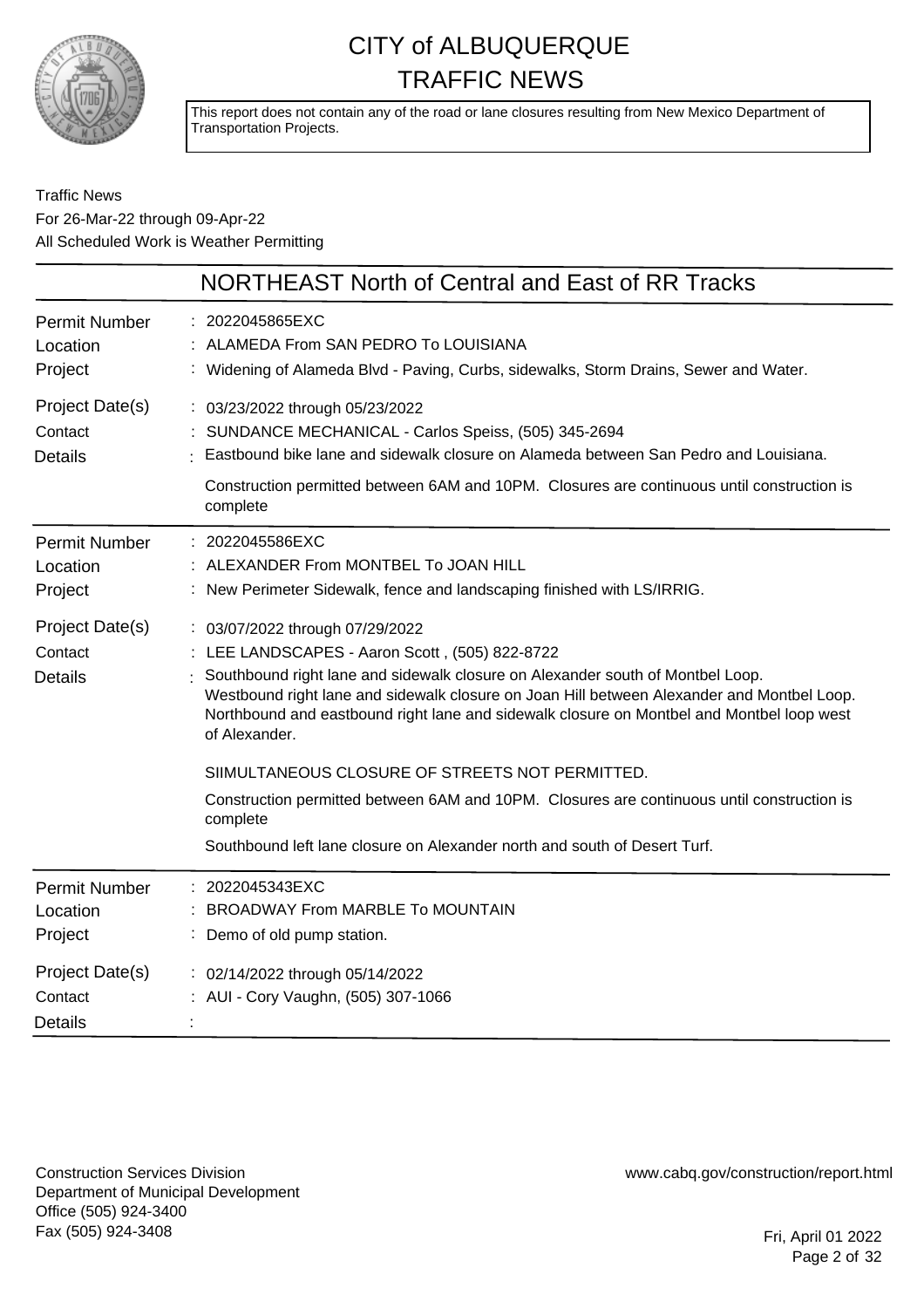

This report does not contain any of the road or lane closures resulting from New Mexico Department of Transportation Projects.

#### Traffic News For 26-Mar-22 through 09-Apr-22 All Scheduled Work is Weather Permitting

|                                              | NORTHEAST North of Central and East of RR Tracks                                                                                                                                                                                                                                                                                                                                                                 |
|----------------------------------------------|------------------------------------------------------------------------------------------------------------------------------------------------------------------------------------------------------------------------------------------------------------------------------------------------------------------------------------------------------------------------------------------------------------------|
| <b>Permit Number</b><br>Location<br>Project  | : 2022045784EXC<br>1400 BROADWAY NE<br>: Sewer replacement in street.                                                                                                                                                                                                                                                                                                                                            |
| Project Date(s)<br>Contact<br><b>Details</b> | : 03/28/2022 through 03/28/2022<br>: TLC - Ernesto Waldo, (505) 798-1103<br>: Northbound total closure with southbound traffic split on Broadway north of Kinley.<br>LANE CLOSURE FROM 9 A.M. TO 4 P.M. ONLY.                                                                                                                                                                                                    |
| <b>Permit Number</b><br>Location<br>Project  | $: 2022046047$ EXC<br>: CARLISLE From INDIAN SCHOOL To CARLISLE<br>: STREETLIGHT CHANGEOUT                                                                                                                                                                                                                                                                                                                       |
| Project Date(s)<br>Contact<br><b>Details</b> | : 04/06/2022 through 04/06/2022<br>: WILSON CONSTRUCTION COMPANY - Russel Lacy, (503) 347-0435<br>Northbound right lane and sidewalk closure on Carlisle Blvd at Indian School Rd.<br>All work to be performed behind Jayne's Corp. existing closure along with Kelly Cable.<br>LANE CLOSURE FROM 9 A.M. to 3 P.M. ONLY                                                                                          |
| <b>Permit Number</b><br>Location<br>Project  | : 2022045937EXC<br>: CARLISLE From INDIAN SCHOOL To INDIAN SCHOOL<br>: Demo, Curb and Gutter, Drop Inlets, Traffic signal Upgrades, Public Utility Upgrades - Phase 1                                                                                                                                                                                                                                            |
| Project Date(s)<br>Contact<br><b>Details</b> | : 03/28/2022 through 04/28/2022<br>: JAYNES Corp - Stetson Chandler, (505) 345-8591<br>: Westbound right lane, bike lane, and sidewalk closure on Indian School Rd. east of Carlisle<br>Blvd., and a northbound right lane and sidewalk closure on Carlisle Blvd between Indian School<br>Rd. and I40.<br>Construction permitted between 6AM and 10PM. Closures are continuous until construction is<br>complete |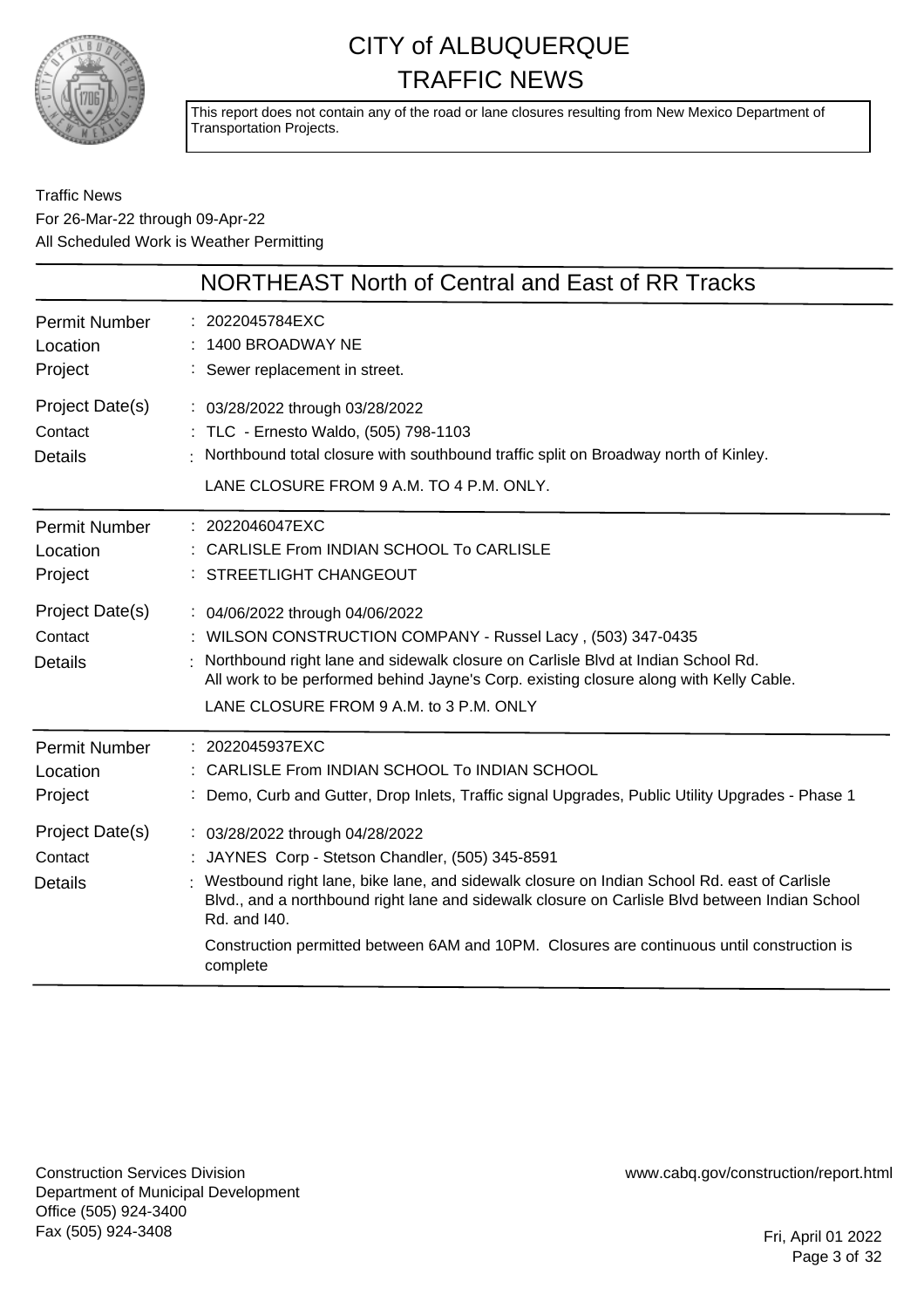

This report does not contain any of the road or lane closures resulting from New Mexico Department of Transportation Projects.

Traffic News For 26-Mar-22 through 09-Apr-22 All Scheduled Work is Weather Permitting

|                                                                                             | NORTHEAST North of Central and East of RR Tracks                                                                                                                                                                                                                                                                                                                                                                                                                                                                                                                                                               |
|---------------------------------------------------------------------------------------------|----------------------------------------------------------------------------------------------------------------------------------------------------------------------------------------------------------------------------------------------------------------------------------------------------------------------------------------------------------------------------------------------------------------------------------------------------------------------------------------------------------------------------------------------------------------------------------------------------------------|
| <b>Permit Number</b><br>Location<br>Project                                                 | : 2022045895EXC<br>: 3911 CENTRAL NE<br>: Replace KOd Fire Hydrant                                                                                                                                                                                                                                                                                                                                                                                                                                                                                                                                             |
| Project Date(s)<br>Contact<br><b>Details</b>                                                | : 03/22/2022 through 04/05/2022<br>: ABCWUA- Gilbert Marin, (505) 908-0065<br>Southbound right lane and sidewalk closure on Morningside at its intersection with Central.<br>Construction permitted between 6AM and 10PM. Closures are continuous until construction is<br>complete                                                                                                                                                                                                                                                                                                                            |
| <b>Permit Number</b><br>Location<br>Project                                                 | : 2021044156EXC<br><b>CENTRAL From WYOMING To LOUISIANA</b><br>: Concrete Rehab.                                                                                                                                                                                                                                                                                                                                                                                                                                                                                                                               |
| Project Date(s)<br>Contact<br><b>Details</b>                                                | : 12/07/2021 through 04/01/2022<br>: TLC - Angie Gibson, (505) 761-5546<br>: Phase 1 (12/6-12/31): Westbound right lane, center lane and sidewalk closure on Central<br>between Wyoming and Louisiana.<br>Phase 2:(1/3/22-1/28/22): Eastbound right lane, center lane and sidewalk closure on Central<br>between Louisiana and Wyoming.<br>Preferable Closure will be from block to block or from one signalized intersection to another.<br>Barricade length will be in the increment of 1600' max.<br>Construction permitted between 6AM and 10PM. Closures are continuous until construction is<br>complete |
| <b>Permit Number</b><br>Location<br>Project<br>Project Date(s)<br>Contact<br><b>Details</b> | : 2019027609EXC<br>: 6301 EAGLE ROCK AVE NE<br>Road Closure to Direct Incoming and Outbound Traffic - Paul Wiggins-Solid Waste - requested<br>this Extension<br>04/09/2019 through 04/01/2022<br>: COA - Joaquin Rimbert - SOLID WASTE, (505) 261-3347<br>: Through access on Eagle Rock Ave. at Eagle Rock Convenience Center will be closed<br>(Between San Pedro and Obsidian). All traffic will be directed into Eagle Rock Convenience<br>Center<br>7:30AM TO 5:30PM FRIDAY THROUGH SUNDAY<br>This closures will take place 7-days per week during the COVID-19 stay-at-home order.                       |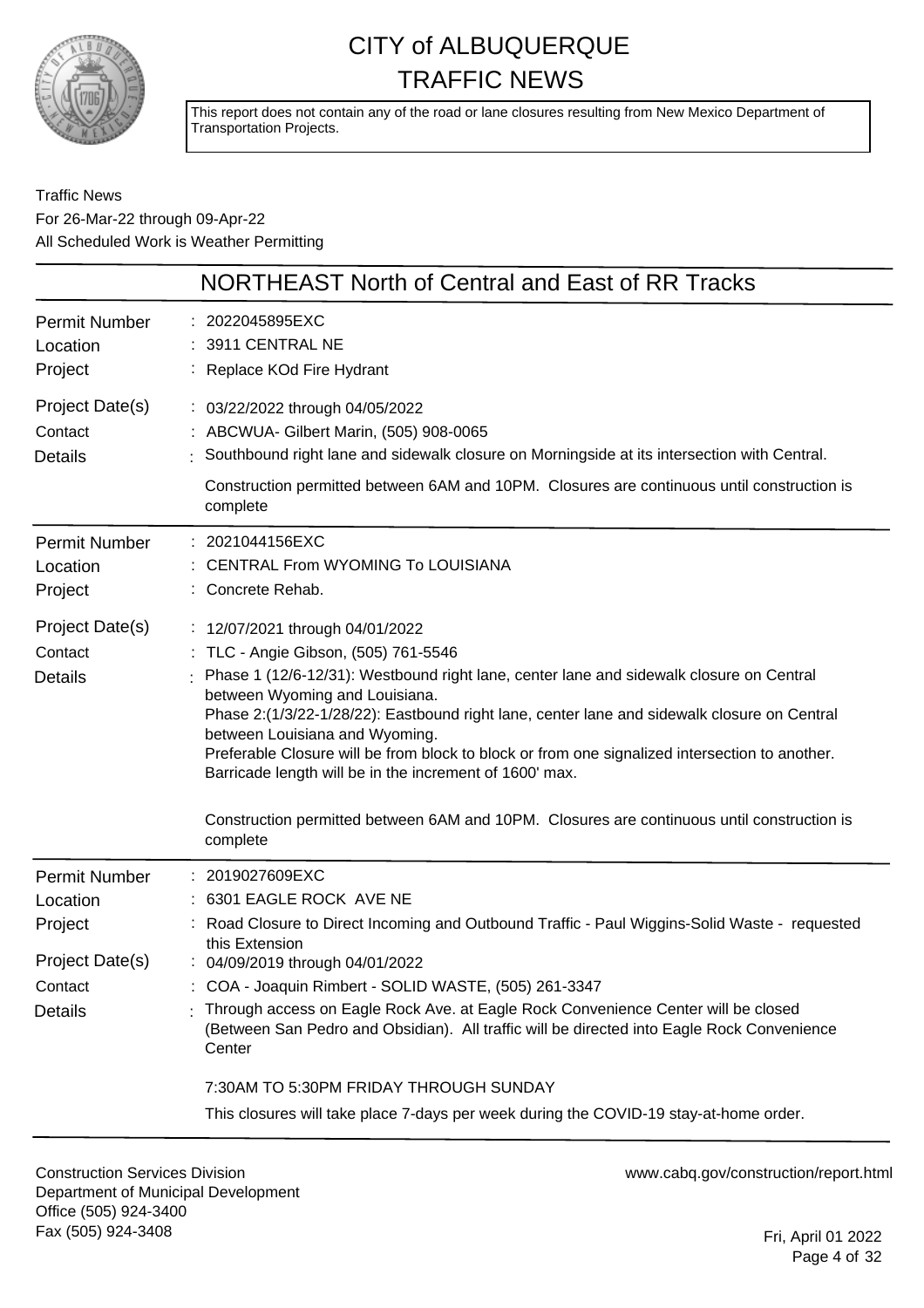

This report does not contain any of the road or lane closures resulting from New Mexico Department of Transportation Projects.

#### Traffic News For 26-Mar-22 through 09-Apr-22 All Scheduled Work is Weather Permitting

|                                              | NORTHEAST North of Central and East of RR Tracks                                                                                                                                                                                                                                                                                                                                                                                                                                                                                                                                                                                                                   |
|----------------------------------------------|--------------------------------------------------------------------------------------------------------------------------------------------------------------------------------------------------------------------------------------------------------------------------------------------------------------------------------------------------------------------------------------------------------------------------------------------------------------------------------------------------------------------------------------------------------------------------------------------------------------------------------------------------------------------|
| <b>Permit Number</b><br>Location<br>Project  | : 2022045948EXC<br>EUBANK From COPPER To CENTRAL<br>: Concrete Rehab                                                                                                                                                                                                                                                                                                                                                                                                                                                                                                                                                                                               |
| Project Date(s)<br>Contact<br><b>Details</b> | : 03/28/2022 through 04/08/2022<br>: TLC - Angie Gibson, (505) 761-5546<br>Phase I: Northbound right lane and sidewalk closure on Eubank Blvd between Central Ave and<br>Copper Ave.<br>Phase II: Southbound right lane and sidewalk closure on Eubank Blvd between Central Ave and<br>Copper Ave.<br>Phase III: Westbound right lane and sidewalk closure on Central Ave at Eubank Blvd.<br>Construction permitted between 6AM and 10PM. Closures are continuous until construction is<br>complete                                                                                                                                                                |
| <b>Permit Number</b><br>Location<br>Project  | : 2022045775EXC<br>: INDIAN SCHOOL From SAN PEDRO To JEANNEDALE<br>: Fiber Splicing                                                                                                                                                                                                                                                                                                                                                                                                                                                                                                                                                                                |
| Project Date(s)<br>Contact<br><b>Details</b> | : 03/28/2022 through 03/29/2022<br>: CABLECOM - Lisa Griego, (505) 449-7192<br>: Eastbound right lane and sidewalk closure on Indian School between San Pedro Dr. and<br>Jeannedale Dr.<br>LANE CLOSURE FROM 9 A.M. TO 4 P.M. ONLY.                                                                                                                                                                                                                                                                                                                                                                                                                                |
| <b>Permit Number</b><br>Location<br>Project  | : 2022045498EXC<br>: JUAN TABO From LOMAS To COPPER<br>: Roadway Mill and Pave                                                                                                                                                                                                                                                                                                                                                                                                                                                                                                                                                                                     |
| Project Date(s)<br>Contact<br><b>Details</b> | : 03/14/2022 through 04/15/2022<br>: TLC - John Keys, (505) 362-2346<br>3/14/22 - North and southbound double inside lane closure.<br>3/15/22 - North and southbound double inside lane closure and total east/west closure through<br>the intersection of Copper Ave and Juan Tabo Blvd. Right Only access from Copper Ave to<br>Juan Tabo Blvd.<br>3/16-3/17/22 - North and southbound double right lane closure.<br>3/17-3/18/22 - North and southbound double right lane closure and total closure of Copper Ave<br>east and west of Juan Tabo Blvd.<br>Construction permitted between 6AM and 10PM. Closures are continuous until construction is<br>complete |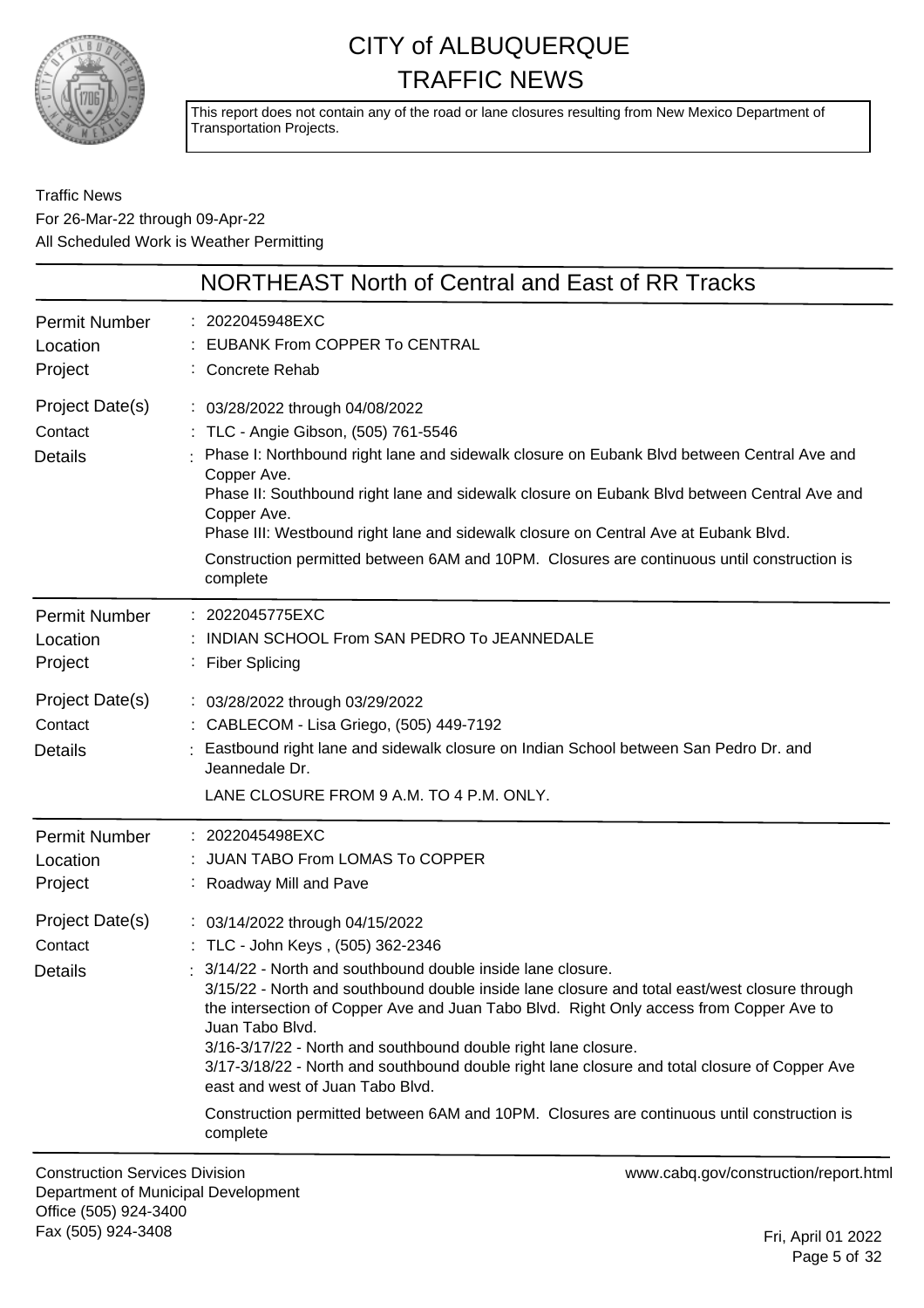

This report does not contain any of the road or lane closures resulting from New Mexico Department of Transportation Projects.

#### Traffic News For 26-Mar-22 through 09-Apr-22 All Scheduled Work is Weather Permitting

|                                             | NORTHEAST North of Central and East of RR Tracks                                                                                                                                                                                                                  |
|---------------------------------------------|-------------------------------------------------------------------------------------------------------------------------------------------------------------------------------------------------------------------------------------------------------------------|
| <b>Permit Number</b><br>Location<br>Project | : 2022045175EXC<br>: JUAN TABO From LOMAS To COPPER<br>: UG Bore 620 605 Marcella to Tomasita and I40 frontage sidewalk closed and shoulder. DOT                                                                                                                  |
| Project Date(s)                             | Aerial permit is shoulder I40 WB 2100. Aerial 2300 Juan Tabo is 1 lane closed sidewalk closed.<br>: 03/21/2022 through 04/01/2022                                                                                                                                 |
| Contact                                     | SONS COMMUNICATIONS- Anita Morales, (505) 306-0708                                                                                                                                                                                                                |
| <b>Details</b>                              | Southbound right lane and sidewalk closure on Juan Tabo between Lomas and Copper.<br>Maximum barricade length permitted will be in increment of 1600'.                                                                                                            |
|                                             | Sidewalk closures on southbound Tomasita north of Freeway, westbound Freeway between<br>Marcella and Tomasita, and southbound Marcella north of Freeway.                                                                                                          |
|                                             | LANE CLOSURE FROM 9 A.M. TO 4 P.M. ONLY ON JUAN TABO.                                                                                                                                                                                                             |
|                                             | Construction permitted between 6AM and 10PM. Closures are continuous until construction is<br>complete on Marcella, Tomasita and Freeway.                                                                                                                         |
| <b>Permit Number</b>                        | : 2022045875EXC                                                                                                                                                                                                                                                   |
| Location                                    | LANG From JEFFERSON To LANG                                                                                                                                                                                                                                       |
| Project                                     | : Place Conduit Fiber.                                                                                                                                                                                                                                            |
| Project Date(s)                             | : 03/28/2022 through 04/01/2022                                                                                                                                                                                                                                   |
| Contact                                     | : LIGHT CONNECTIONS - Steve Litle, (303) 809-7696                                                                                                                                                                                                                 |
| <b>Details</b>                              |                                                                                                                                                                                                                                                                   |
| <b>Permit Number</b>                        | 2022045916EXC                                                                                                                                                                                                                                                     |
| Location                                    | 9508 LAYTON NE                                                                                                                                                                                                                                                    |
| Project                                     | Directional Bore for Cable replacement.                                                                                                                                                                                                                           |
| Project Date(s)                             | : 04/04/2022 through 04/05/2022                                                                                                                                                                                                                                   |
| Contact                                     | M3 COMMUNICATIONS LLC - Roberto Magana, (505) 977-2205                                                                                                                                                                                                            |
| <b>Details</b>                              | Eastbound right lane, bike lane and sidewalk closure on Layton at its intersection with Layton<br>Pl., eastbound traffic will be maintained in the center two way left turn lane.<br>-Northbound parking lane and sidewalk closure on Layton PI. south of Layton. |
|                                             | LANE CLOSURE FROM 9 A.M. TO 4 P.M. ONLY.                                                                                                                                                                                                                          |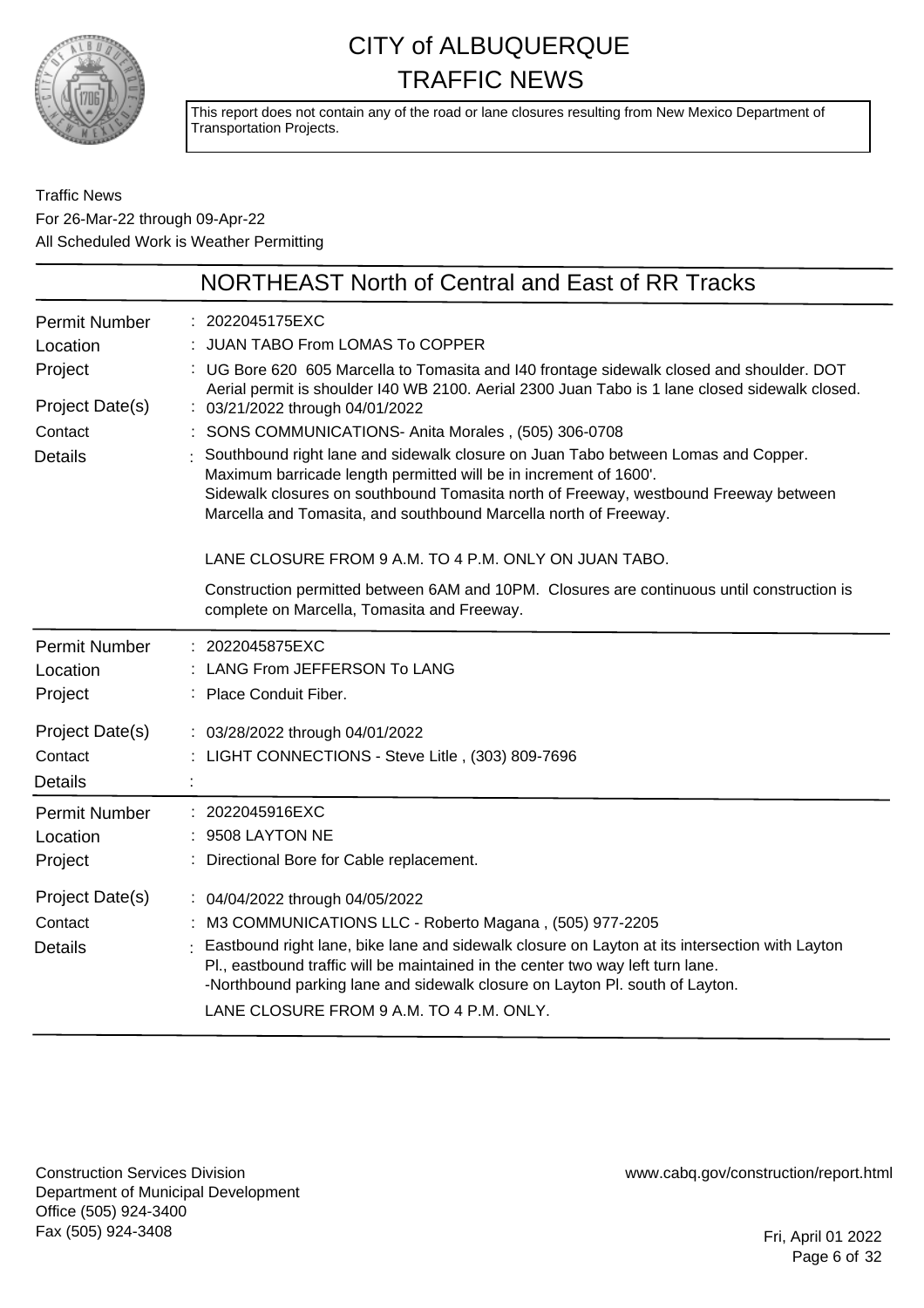

This report does not contain any of the road or lane closures resulting from New Mexico Department of Transportation Projects.

#### Traffic News For 26-Mar-22 through 09-Apr-22 All Scheduled Work is Weather Permitting

|                                              | NORTHEAST North of Central and East of RR Tracks                                                                                                                                                                                                                                            |
|----------------------------------------------|---------------------------------------------------------------------------------------------------------------------------------------------------------------------------------------------------------------------------------------------------------------------------------------------|
| <b>Permit Number</b><br>Location<br>Project  | : 2022045781EXC<br><b>LOMAS at TULANE</b><br><b>Directional Bore</b>                                                                                                                                                                                                                        |
| Project Date(s)<br>Contact<br><b>Details</b> | : 03/28/2022 through 04/01/2022<br>: TLC - Angie Gibson, (505) 761-5546<br>: Eastbound right lane and sidewalk closure on Lomas at its intersection with Tulane.<br>Total street closure of Tulane at its intersection with Lomas.<br>CONSTRUCTION PERMITTED BETWEEN 7 A.M. AND 7 P.M. ONLY |
| <b>Permit Number</b><br>Location<br>Project  | : 2022045783EXC<br>LOMAS From AMHERST To LOMAS<br>Directional Bore.                                                                                                                                                                                                                         |
| Project Date(s)<br>Contact<br><b>Details</b> | : 03/21/2022 through 04/01/2022<br>: TLC - Angie Gibson, (505) 761-5546<br>Eastbound right lane and sidewalk closures on Lomas at its intersection with Amherst.<br>CONSTRUCTION PERMITTED BETWEEN 7 A.M. AND 7 P.M. ONLY<br>Follow detour                                                  |
| <b>Permit Number</b><br>Location<br>Project  | : 2022046059EXC<br>2799 Lomas Blvd NE<br>Repairing Curb/Gutter.                                                                                                                                                                                                                             |
| Project Date(s)<br>Contact<br><b>Details</b> | : 04/06/2022 through 04/07/2022<br>: COA Fred Montoya (Street Maint.), (505) 366-9118<br>: Westbound right lane and sidewalk closure on Lomas west of Vassar.<br>LANE CLOSURE FROM 9 A.M. TO 4 P.M. ONLY.                                                                                   |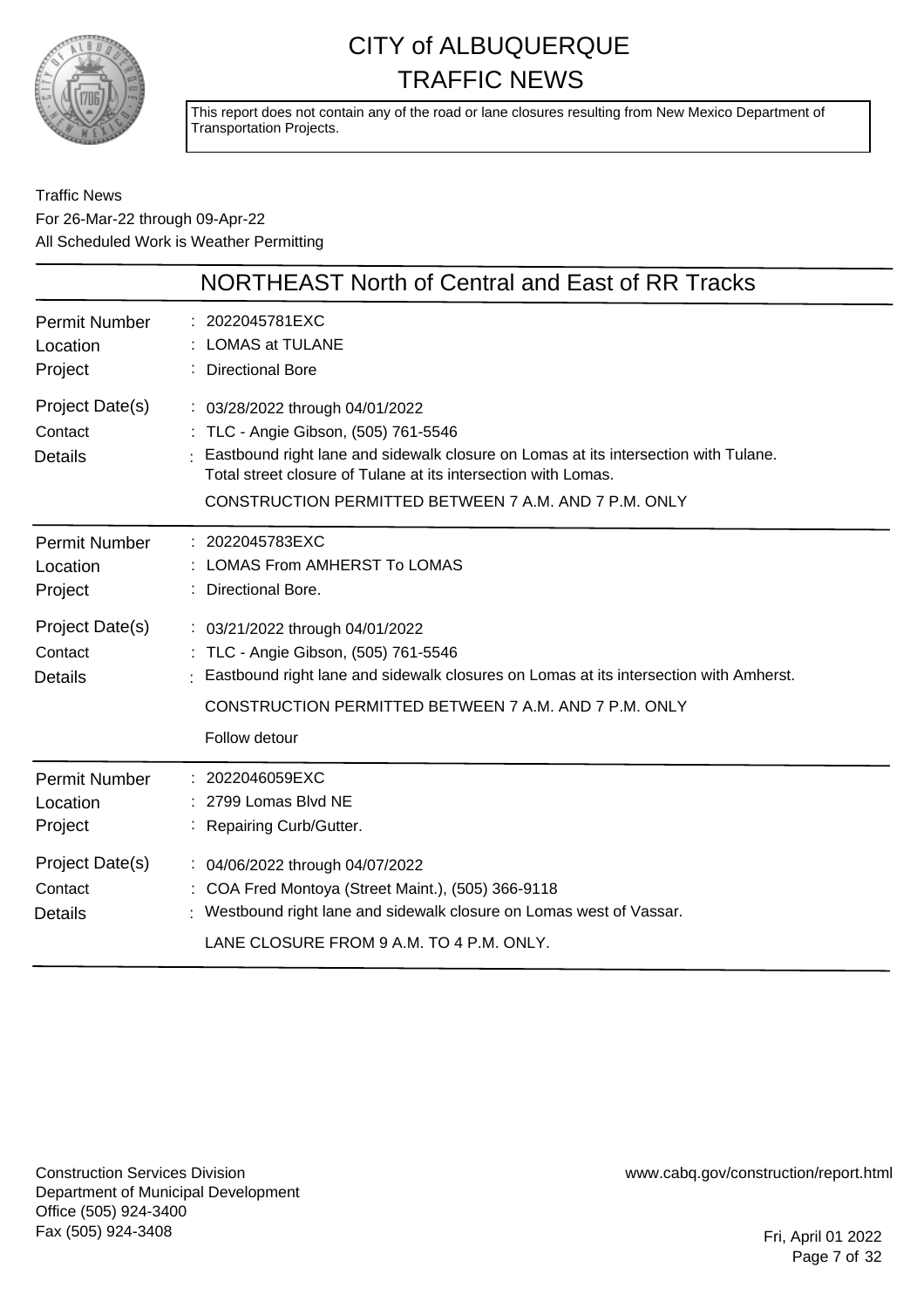

This report does not contain any of the road or lane closures resulting from New Mexico Department of Transportation Projects.

#### Traffic News For 26-Mar-22 through 09-Apr-22 All Scheduled Work is Weather Permitting

|                                              | NORTHEAST North of Central and East of RR Tracks                                                                                                                                                                         |
|----------------------------------------------|--------------------------------------------------------------------------------------------------------------------------------------------------------------------------------------------------------------------------|
| Permit Number<br>Location<br>Project         | : 2022045698EXC<br>LOMAS At CHELWOOD PARK<br>: Place Conduit and Fiber.                                                                                                                                                  |
| Project Date(s)<br>Contact<br><b>Details</b> | : 03/21/2022 through 04/08/2022<br>: LIGHT CONNECTIONS - Steve Litle, (303) 809-7696<br>: Westbound right lane and sidewalk closure on Lomas east and west of Chelwood Park.<br>LANE CLOSURE FROM 9 A.M. TO 4 P.M. ONLY. |
| Permit Number<br>Location<br>Project         | : 2022045330EXC<br>: LOWELL From SPAIN To PERSIMMON<br>: Crack Sealing Residential Neighborhood.                                                                                                                         |
| Project Date(s)<br>Contact<br><b>Details</b> | : 02/21/2022 through 08/31/2022<br>DISMUKE CONSTRUCTION- Randy Carter, (505) 884-1633                                                                                                                                    |
| Permit Number<br>Location<br>Project         | : 2022045638EXC<br>MARBLE, FRANCISCAN, ARNO, EDITH<br>: INSTALLATION OF WATERLINE - 3 LOCATIONS.                                                                                                                         |
| Project Date(s)<br>Contact<br><b>Details</b> | : 03/14/2022 through 04/14/2022<br>: AUI- James Allman, (505) 975-6636                                                                                                                                                   |
| Permit Number<br>Location<br>Project         | : 2022046051EXC<br>: 4646 MENAUL NE<br>: Raising paved over valve.                                                                                                                                                       |
| Project Date(s)<br>Contact<br><b>Details</b> | : 04/01/2022 through 04/18/2022<br>: ABCWUA - Ernesto Unale, (505) 934-3903                                                                                                                                              |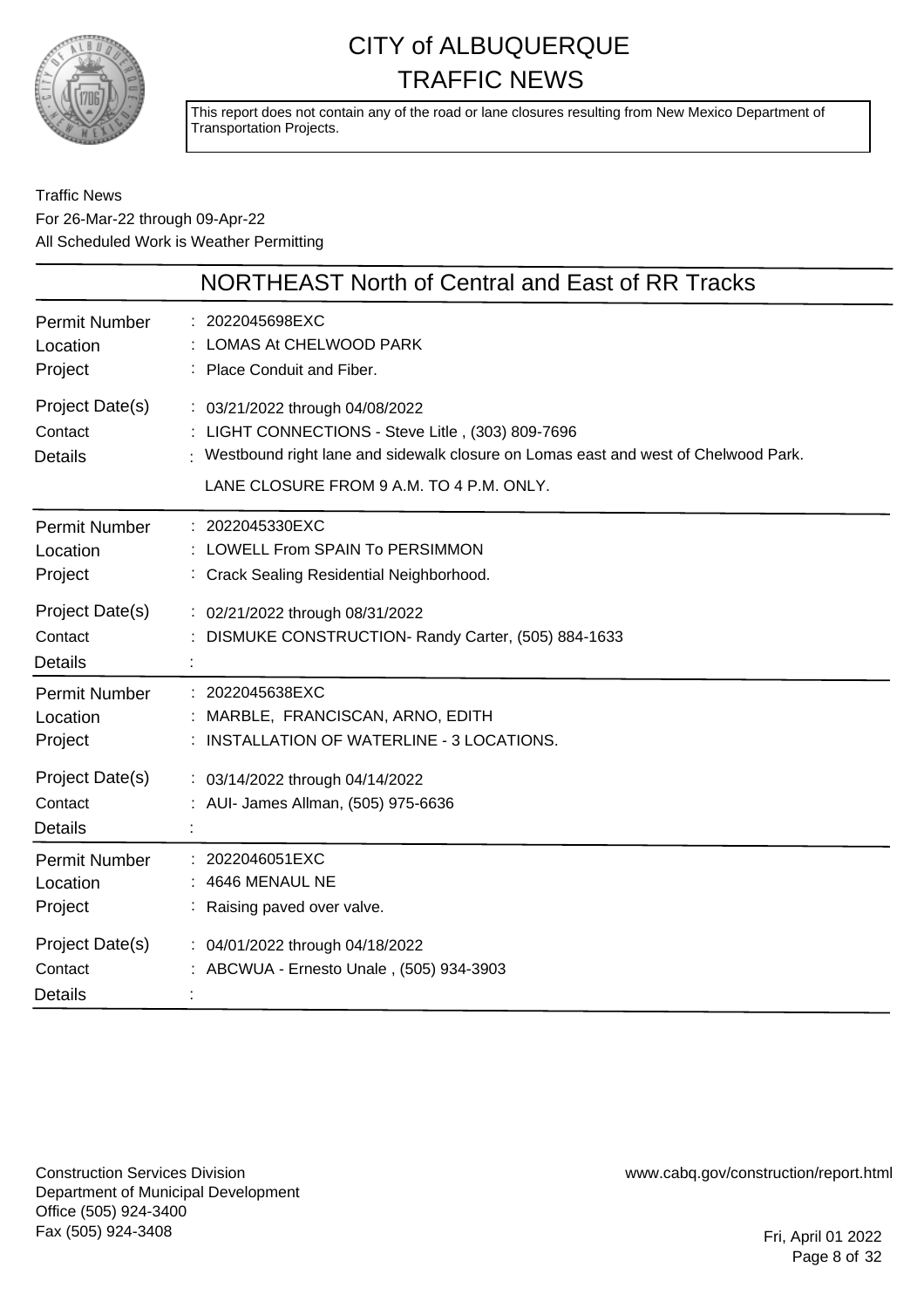

This report does not contain any of the road or lane closures resulting from New Mexico Department of Transportation Projects.

#### Traffic News For 26-Mar-22 through 09-Apr-22 All Scheduled Work is Weather Permitting

|                                                                                             | NORTHEAST North of Central and East of RR Tracks                                                                                                                                                                                                                                                                                                                                          |
|---------------------------------------------------------------------------------------------|-------------------------------------------------------------------------------------------------------------------------------------------------------------------------------------------------------------------------------------------------------------------------------------------------------------------------------------------------------------------------------------------|
| <b>Permit Number</b><br>Location<br>Project                                                 | : 2022045963EXC<br>: MENAUL to PENNSYLAVIA TO MENAUL<br>: Repair Emergency gas line leak- Contractor Damaged gas line.                                                                                                                                                                                                                                                                    |
| Project Date(s)<br>Contact<br><b>Details</b>                                                | : 03/21/2022 through 04/01/2022<br>: NM GAS- Rebecca Krajicek, (505) 697-3127<br>: Westbound right lane and sidewalk closure on Menaul west of Pennsylvania.<br>CONSTRUCTION PERMITTED BETWEEN 7 A.M. AND 7 P.M. ONLY                                                                                                                                                                     |
| <b>Permit Number</b><br>Location<br>Project<br>Project Date(s)<br>Contact<br><b>Details</b> | : 2022045888EXC<br>MENAUL From MESILLA To PENNSYLVANIA<br>: To obtain inverts for 2 manholes.<br>: 03/29/2022 through 03/29/2022<br>: PRECISION SURVEYS- Larry Medrano, (505) 856-5700<br>Eastbound lane closure on Menual at its intersection with<br>Charleston.<br>Closure on Charleston will not be inspected since it is a private road.<br>LANE CLOSURE FROM 9 A.M. TO 4 P.M. ONLY. |
| <b>Permit Number</b><br>Location<br>Project                                                 | : 2022045824EXC<br>MENAUL From SAN MATEO To MENAUL<br>: Install Curb, Drivepad and Sidewalk.                                                                                                                                                                                                                                                                                              |
| Project Date(s)<br>Contact<br><b>Details</b>                                                | : 03/21/2022 through 04/21/2022<br>: DESERT FOX LLC - Steven Johnson, (505) 934-4908<br>: Northbound right lane and sidewalk closure on San Mateo south of Menaul.<br>Eastbound right lane and sidewalk closure on Menaul east of San Mateo.<br>CONSTRUCTION PERMITTED BETWEEN 7 A.M. AND 7 P.M. ONLY                                                                                     |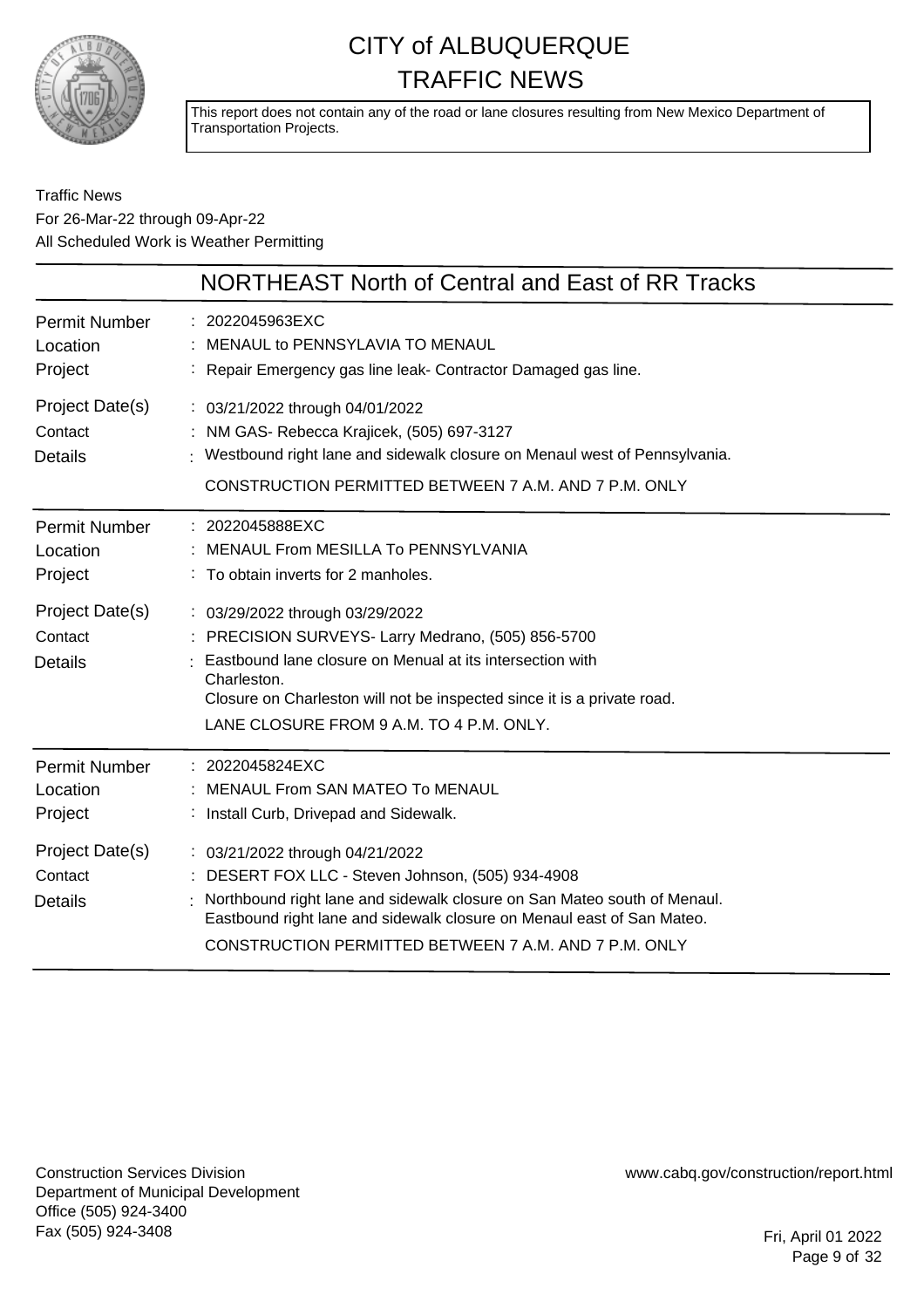

This report does not contain any of the road or lane closures resulting from New Mexico Department of Transportation Projects.

#### Traffic News For 26-Mar-22 through 09-Apr-22 All Scheduled Work is Weather Permitting

|                                              | NORTHEAST North of Central and East of RR Tracks                                                                                                                                                                                       |
|----------------------------------------------|----------------------------------------------------------------------------------------------------------------------------------------------------------------------------------------------------------------------------------------|
| Permit Number<br>Location<br>Project         | : 2022045806EXC<br>MENAUL From EDITH To BROADBENT<br>: PROOF EXISTING CONDUIT AND PULL NEW FIBER TO CUSTOMER.                                                                                                                          |
| Project Date(s)<br>Contact<br><b>Details</b> | : 03/28/2022 through 04/01/2022<br>: CABLECOM - Lisa Griego, (505) 449-7192<br>: Westbound right lane and sidewalk closure on Menaul between Broadbent and past Edith.<br>LANE CLOSURE FROM 9 A.M. TO 4 P.M. ONLY.                     |
| Permit Number<br>Location<br>Project         | : 2022045896EXC<br>8001 MENAUL BLVD NE<br>: Emergency Meter Collar Break out                                                                                                                                                           |
| Project Date(s)<br>Contact<br><b>Details</b> | : 03/20/2022 through 04/03/2022<br>: ABCWUA- Gilbert Marin, (505) 908-0065                                                                                                                                                             |
| Permit Number<br>Location<br>Project         | : 2022045919EXC<br>5550 MIDWAY PARK NE<br>Boring of fiber cable.                                                                                                                                                                       |
| Project Date(s)<br>Contact<br><b>Details</b> | : 04/04/2022 through 04/08/2022<br>: KELLY CABLE - James Richardson, (505) 280-4383<br>Northbound right lane and sidewalk closure on Midway Park Pl. in south of Commons.<br>LANE CLOSURE FROM 9 A.M. TO 4 P.M. ONLY.<br>Follow detour |
| <b>Permit Number</b><br>Location<br>Project  | : 2022046009EXC<br>: 11801 MONTGOMERY NE<br>: Directional bore for comcast fiber.                                                                                                                                                      |
| Project Date(s)<br>Contact<br><b>Details</b> | : 04/04/2022 through 04/15/2022<br>: HIGH 5 NETWORKS Miguel Holguin, (505) 934-2175<br>LANE CLOSURE FROM 9 A.M. TO 4 P.M. ONLY.<br>Westbound right lane and sidewalk closure on Montgomery between Jamaica and Juan Tabo.              |
|                                              | Maximum barricade length permissible will not exceed 1600'.                                                                                                                                                                            |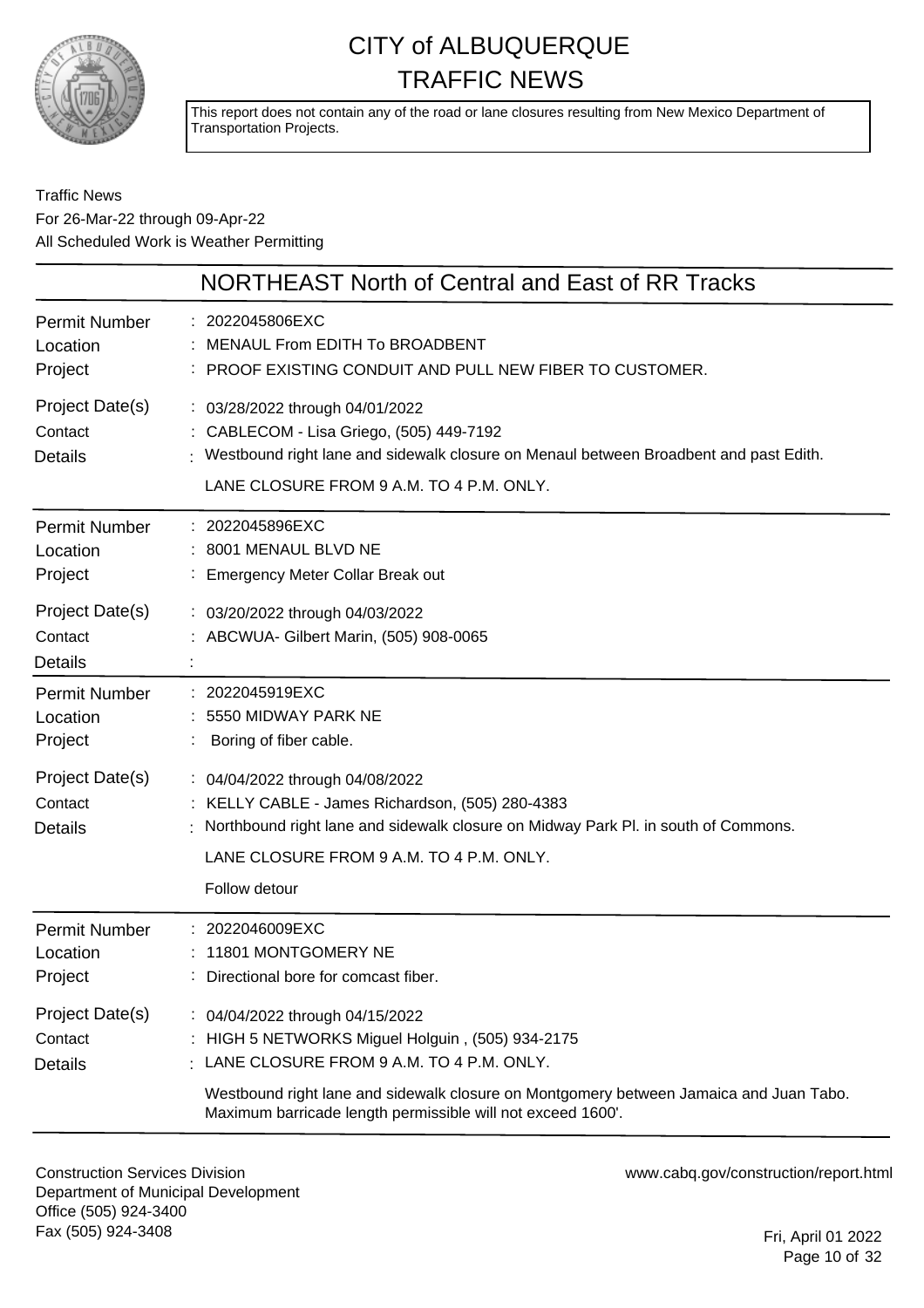

This report does not contain any of the road or lane closures resulting from New Mexico Department of Transportation Projects.

#### Traffic News For 26-Mar-22 through 09-Apr-22 All Scheduled Work is Weather Permitting

|                                              | NORTHEAST North of Central and East of RR Tracks                                                                                                                                                                                                                                                                                                                                                                                                                                                                                           |
|----------------------------------------------|--------------------------------------------------------------------------------------------------------------------------------------------------------------------------------------------------------------------------------------------------------------------------------------------------------------------------------------------------------------------------------------------------------------------------------------------------------------------------------------------------------------------------------------------|
| <b>Permit Number</b><br>Location<br>Project  | : 2022045833EXC<br>PENNSYLVANIA From APACHE To PENNSYLVANIA<br>: FIBER SPLICING.                                                                                                                                                                                                                                                                                                                                                                                                                                                           |
| Project Date(s)<br>Contact<br><b>Details</b> | : 04/04/2022 through 04/06/2022<br>: CABLECOM - Lisa Griego, (505) 449-7192<br>Northbound parking lane and sidewalk closure on Pennsylvania north of Apache.<br>LANE CLOSURE FROM 9 A.M. TO 4 P.M. ONLY.                                                                                                                                                                                                                                                                                                                                   |
| <b>Permit Number</b><br>Location<br>Project  | : 2022045707EXC<br>: ROMA From WELLESLEY TO RICHMOND<br>: Waterline rehab.                                                                                                                                                                                                                                                                                                                                                                                                                                                                 |
| Project Date(s)<br>Contact<br>Details        | : 03/14/2022 through 04/15/2022<br>: TLC - Angie Gibson, (505) 761-5546                                                                                                                                                                                                                                                                                                                                                                                                                                                                    |
| <b>Permit Number</b><br>Location<br>Project  | : 2022045972EXC<br>SAN MATEO From CHEROKEE To SAN MATEO<br>: Need to Bore New Phone Main under San Mateo from Truman to East Side of San Mateo.                                                                                                                                                                                                                                                                                                                                                                                            |
| Project Date(s)<br>Contact<br><b>Details</b> | : 03/29/2022 through 04/01/2022<br>TWO MEN ONE CABLE - Gustavo Barrrientes, (505) 307-2854<br>Phase 1: Northbound right lane and sidewalk closure on San Mateo south of Cherokee.<br>Eastbound parking lane and sidewalk closure on Cherokee east of San Mateo.<br>Phase 2: Eastbound parking lane and sidewalk closure on Cherokee west of San Mateo.<br>LANE CLOSURE FROM 6 A.M. to 10 P.M. ONLY<br>3/30/22: Lane closures will be removed for one day to perform a shadow truck operation at<br>various locations for utility locating. |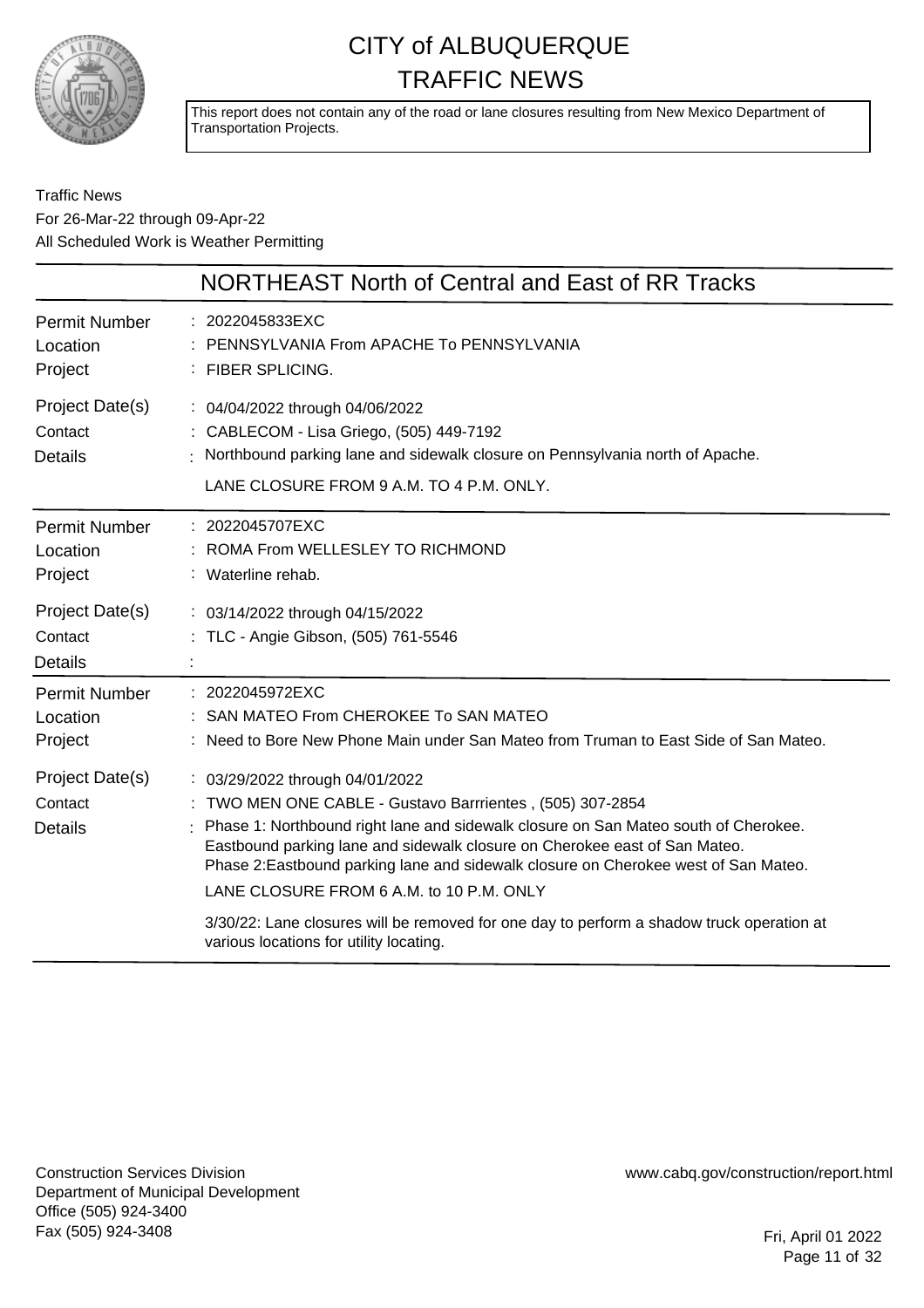

This report does not contain any of the road or lane closures resulting from New Mexico Department of Transportation Projects.

#### Traffic News For 26-Mar-22 through 09-Apr-22 All Scheduled Work is Weather Permitting

|                                                                                             | NORTHEAST North of Central and East of RR Tracks                                                                                                                                                                                                                                                                                                                                                                                                                                                                                                    |
|---------------------------------------------------------------------------------------------|-----------------------------------------------------------------------------------------------------------------------------------------------------------------------------------------------------------------------------------------------------------------------------------------------------------------------------------------------------------------------------------------------------------------------------------------------------------------------------------------------------------------------------------------------------|
| <b>Permit Number</b><br>Location<br>Project                                                 | : 2022046063EXC<br><b>SAN MATEO And MARBLE</b><br>: Repairing Curb/Gutter                                                                                                                                                                                                                                                                                                                                                                                                                                                                           |
| Project Date(s)<br>Contact<br><b>Details</b>                                                | : 04/08/2022 through 04/09/2022<br>: COA Fred Montoya (Street Maint.), (505) 366-9118<br>Southbound right lane and sidewalk closure on San Mateo at its intersection with Marble.<br>LANE CLOSURE FROM 9 A.M. TO 4 P.M. ONLY.                                                                                                                                                                                                                                                                                                                       |
| <b>Permit Number</b><br>Location<br>Project<br>Project Date(s)<br>Contact<br><b>Details</b> | : 2022046044EXC<br>: SAN PEDRO From LOMAS To SAN PEDRO<br>Remove and Replace Curb & Gutter, Drivepads and Sidewalk on a portion of San Pedro and<br>Lomas<br>: 04/04/2022 through 04/08/2022<br>: ALBUQUERQUE SAND AND GRAVEL LLC. - Jeffrey Padilla, (505) 377-5451<br>Southbound right lane and sidewalk closure on San Pedro Dr. north side of Lomas Blvd.<br>Westbound right lane and sidewalk closure on Lomas Blvd at San Pedro Dr.<br>Construction permitted between 6AM and 10PM. Closures are continuous until construction is<br>complete |
| <b>Permit Number</b><br>Location<br>Project                                                 | : 2022045993EXC<br>: TULANE From LOMAS To WILWAY<br>: Overhead powerline work.                                                                                                                                                                                                                                                                                                                                                                                                                                                                      |
| Project Date(s)<br>Contact<br><b>Details</b>                                                | : 03/30/2022 through 04/05/2022<br>: TITAN ELECTRIC - Ramon Varela, (307) 462-3273<br>: 3/30-4/1 Westbound right lane and sidewalk closure on Lomas between Tulane and Loma<br>Vista.<br>4/1-4/5 Parking lane and sidewalk closure on northbound Loma Vista, eastbound Loma Vista Pl<br>and northbound Wellesley.<br>LANE CLOSURE FROM 9 A.M. TO 4 P.M. ONLY.                                                                                                                                                                                       |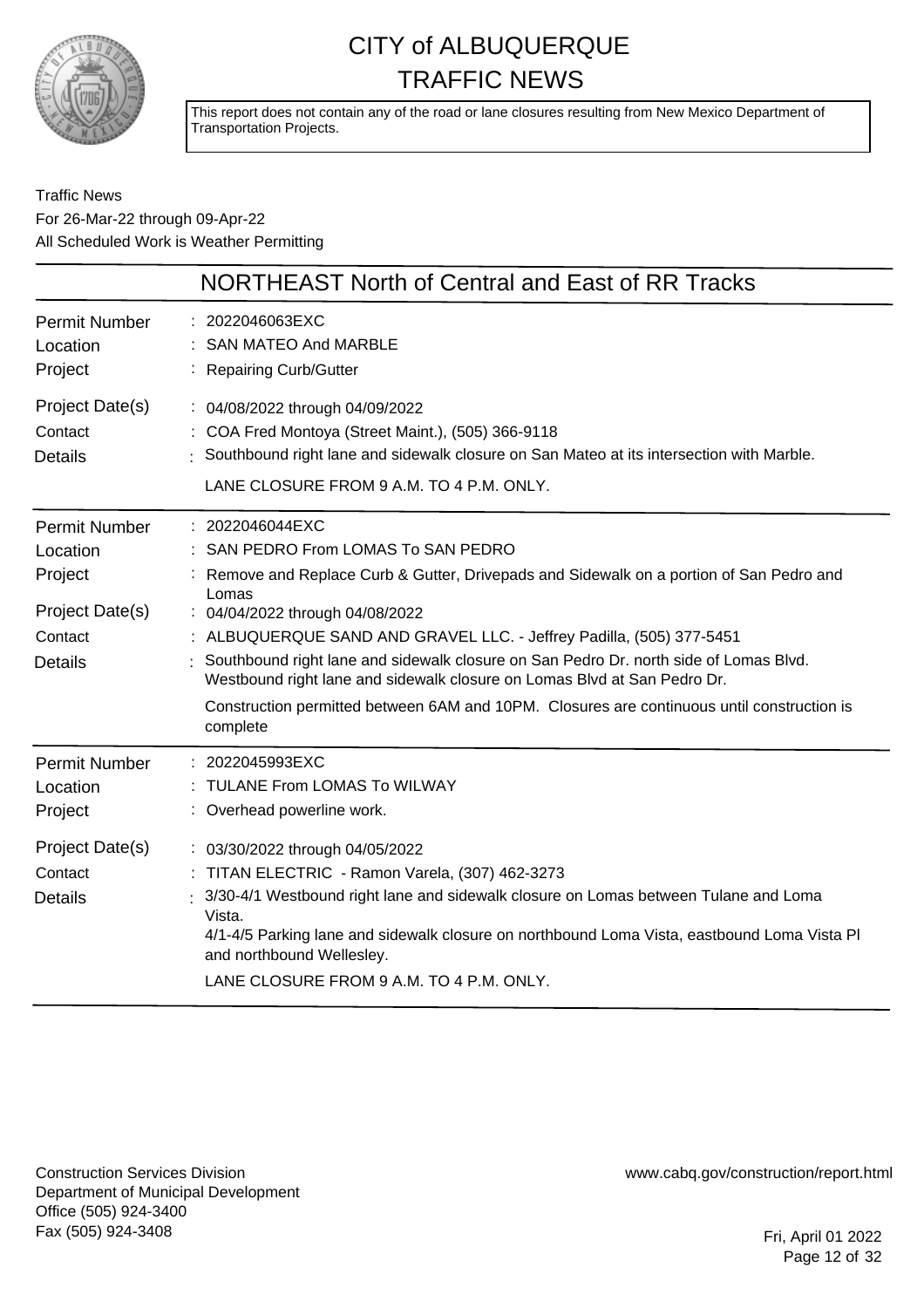

This report does not contain any of the road or lane closures resulting from New Mexico Department of Transportation Projects.

Traffic News For 26-Mar-22 through 09-Apr-22 All Scheduled Work is Weather Permitting

|                                                                                             | <b>NORTHEAST North of Central and East of RR Tracks</b>                                                                                                                                                                                                                       |
|---------------------------------------------------------------------------------------------|-------------------------------------------------------------------------------------------------------------------------------------------------------------------------------------------------------------------------------------------------------------------------------|
| <b>Permit Number</b><br>Location<br>Project                                                 | : 2022045952EXC<br>: UNIVERSITY At MENAUL<br>: Emergency Replacement of Manhole Ring and Top                                                                                                                                                                                  |
| Project Date(s)<br>Contact<br><b>Details</b>                                                | : 03/28/2022 through 03/30/2022<br>: FRANKLINS - Tania Saucedo, (505) 884-6947<br>: Southbound right lane and sidewalk closure on University Blvd at Menaul Blvd.<br>Construction permitted between 6AM and 10PM. Closures are continuous until construction is<br>complete   |
| <b>Permit Number</b><br>Location<br>Project<br>Project Date(s)<br>Contact<br><b>Details</b> | : 2022046062EXC<br>: 2800 University Blvd NE<br>: Repairing Curb/Gutter.<br>: 04/07/2022 through 04/08/2022<br>: COA Fred Montoya (Street Maint.), (505) 366-9118<br>Northbound right lane, bike lane and sidewalk closure on University between Claremont and<br>Candelaria. |
| Permit Number<br>Location<br>Project                                                        | LANE CLOSURE FROM 9 A.M. TO 4 P.M. ONLY.<br>: 2022046036EXC<br>UPTOWN From LOUISIANA To INDIANA<br>EMERGENCY 11 CUSTOMERS OUT OF SERVICE.                                                                                                                                     |
| Project Date(s)<br>Contact<br><b>Details</b>                                                | : 04/01/2022 through 04/01/2022<br>: LUMEN (CENTURY LINK) - John Werner, (505) 250-5025<br>: Eastbound sidewalk closure on Uptown west of Louisiana.<br>Construction permitted between 6AM and 10PM. Closures are continuous until construction is<br>complete                |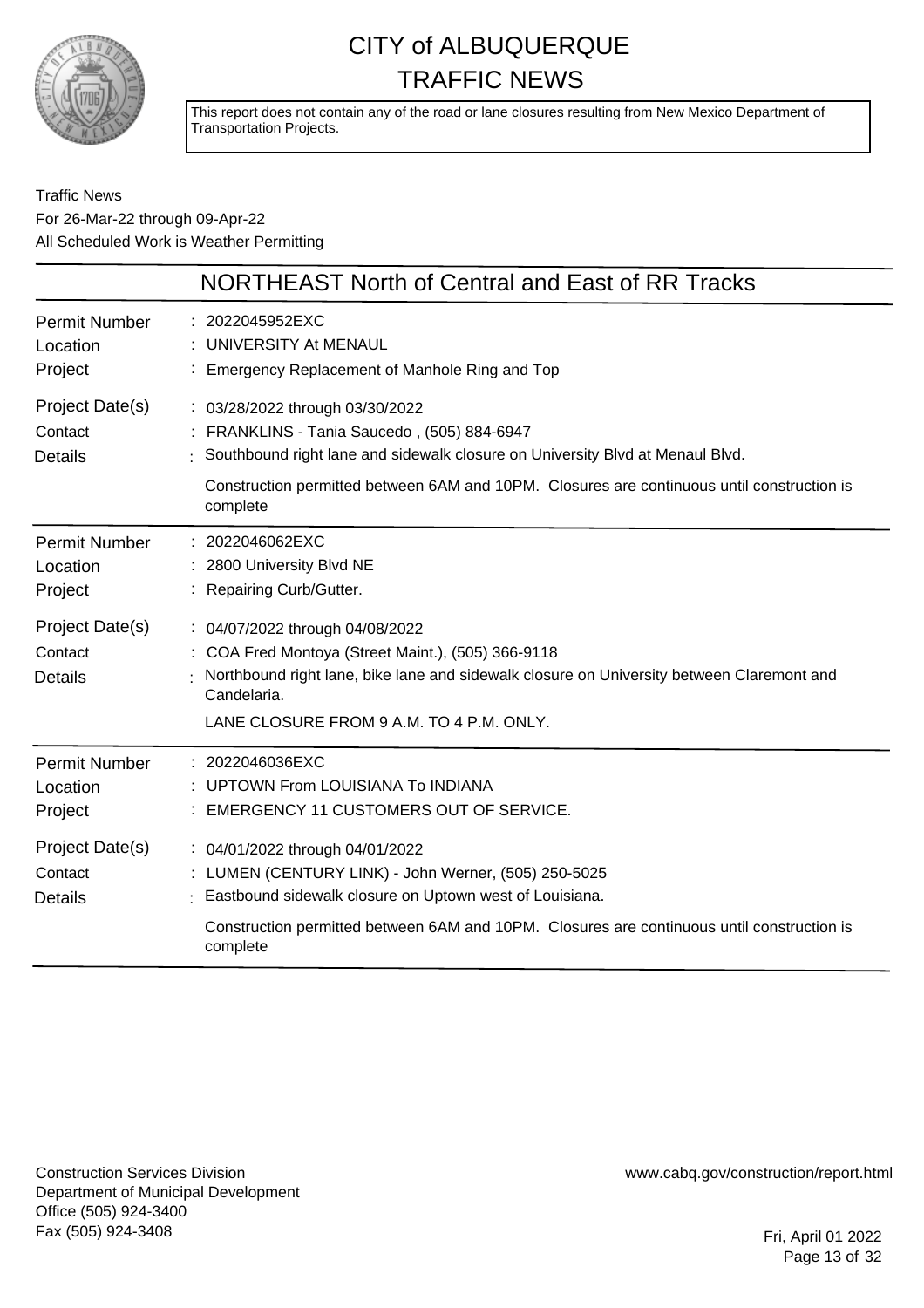

This report does not contain any of the road or lane closures resulting from New Mexico Department of Transportation Projects.

#### Traffic News For 26-Mar-22 through 09-Apr-22 All Scheduled Work is Weather Permitting

|                                              | <b>NORTHEAST North of Central and East of RR Tracks</b>                                                                                                                                                                                                                                                                                                                                                                                                                |
|----------------------------------------------|------------------------------------------------------------------------------------------------------------------------------------------------------------------------------------------------------------------------------------------------------------------------------------------------------------------------------------------------------------------------------------------------------------------------------------------------------------------------|
| <b>Permit Number</b><br>Location<br>Project  | 2022045715EXC<br>WYOMING From COPPER To WYOMING<br>Bore and Place a couple of new pull boxes.                                                                                                                                                                                                                                                                                                                                                                          |
| Project Date(s)<br>Contact<br><b>Details</b> | : 03/21/2022 through 04/02/2022<br>MWI- Christina J. Mahboub, (505) 508-0744<br>Northbound right lane closure on Wyoming north and south at intersection of Copper.<br>Southbound right lane and left turn lane closure on Wyoming north of the intersection of<br>Copper.<br>Westbound right lane and bike lane clsoure on Copper east of Wyoming.<br>Westbound bike lane closure on Copper west of Wyoming.<br>CONSTRUCTION PERMITTED BETWEEN 7 A.M. AND 7 P.M. ONLY |
| Permit Number<br>Location<br>Project         | : 2022045947EXC<br>7110 Wyoming Blvd NE<br>R&R of retaining wall and landscaping                                                                                                                                                                                                                                                                                                                                                                                       |
| Project Date(s)<br>Contact<br><b>Details</b> | : 03/28/2022 through 04/08/2022<br>FRANKLINS - Tania Saucedo, (505) 884-6947<br>Northbound right turn lane, bike lane, and sidewalk closure on Wyoming Blvd north of Harper.<br>CONSTRUCTION PERMITTED BETWEEN 7 A.M. AND 7 P.M. ONLY                                                                                                                                                                                                                                  |
| Permit Number<br>Location<br>Project         | : 2022045127EXC<br>WYOMING And CONSTITUTION<br>Conduit, Re-wire Intersection.                                                                                                                                                                                                                                                                                                                                                                                          |
| Project Date(s)<br>Contact<br><b>Details</b> | : 02/14/2022 through 04/01/2022<br>MWI- Christina J. Mahboub, (505) 508-0744<br>Westbound right turn lane closure on Constitution east of Wyoming.<br>Northbound and Southbound right lane closure on Wyoming north and south of Constitution.<br>LANE CLOSURE FROM 9 A.M. TO 4 P.M. ONLY.                                                                                                                                                                             |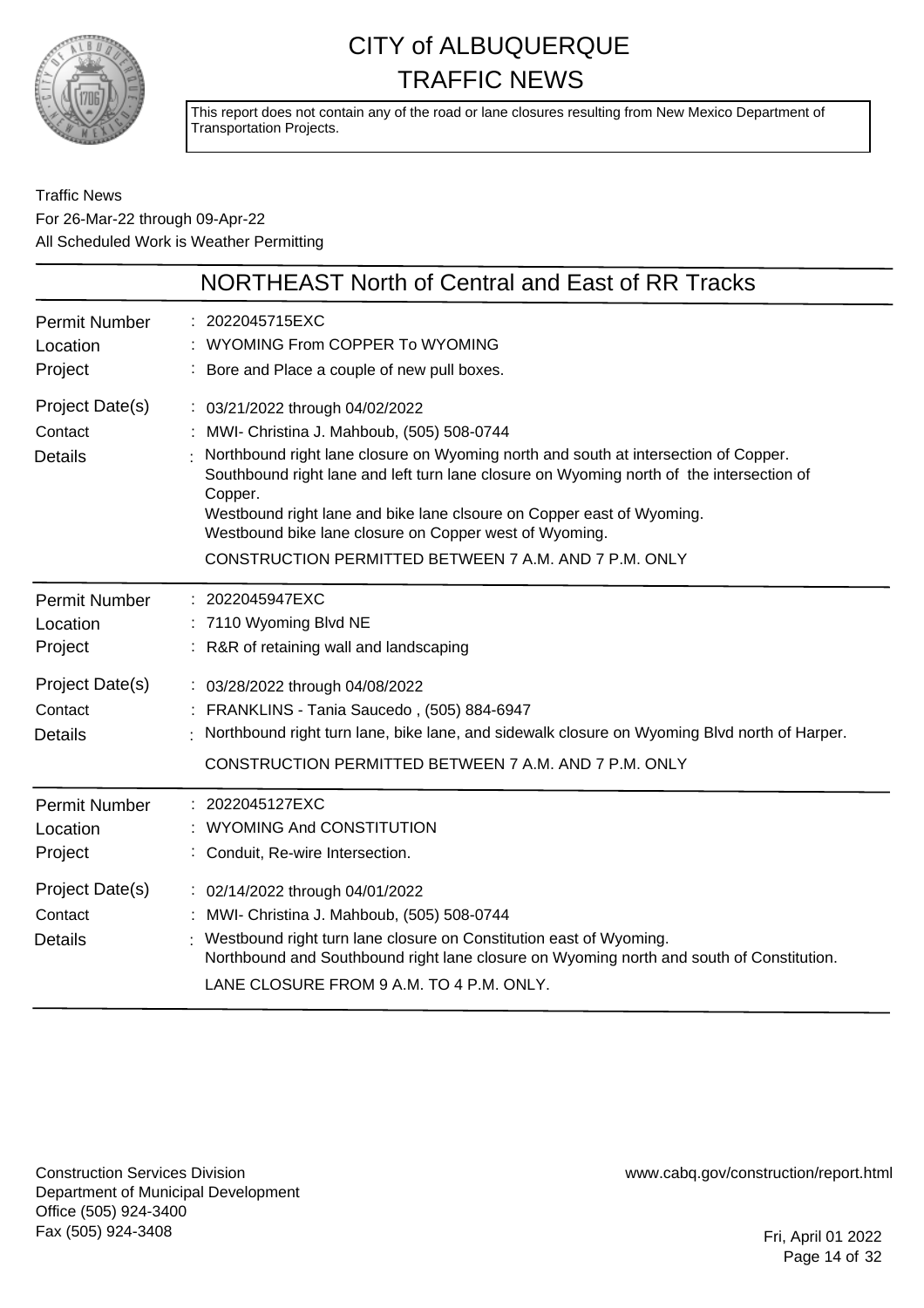

This report does not contain any of the road or lane closures resulting from New Mexico Department of Transportation Projects.

#### Traffic News For 26-Mar-22 through 09-Apr-22 All Scheduled Work is Weather Permitting

|                                              | NORTHEAST North of Central and East of RR Tracks                                                                               |  |
|----------------------------------------------|--------------------------------------------------------------------------------------------------------------------------------|--|
| <b>Permit Number</b><br>Location<br>Project  | : 2022045980EXC<br>: ADDRESSES BETWEEN ZUNI From PENNSYLVANIA, KATHRYN TO WYOMING<br>: Crack Sealing Residential Neighborhood. |  |
| Project Date(s)<br>Contact<br><b>Details</b> | $\frac{1}{2}$ 03/30/2022 through 04/30/2022<br>: DISMUKE CONSTRUCTION- Randy Carter, (505) 884-1633                            |  |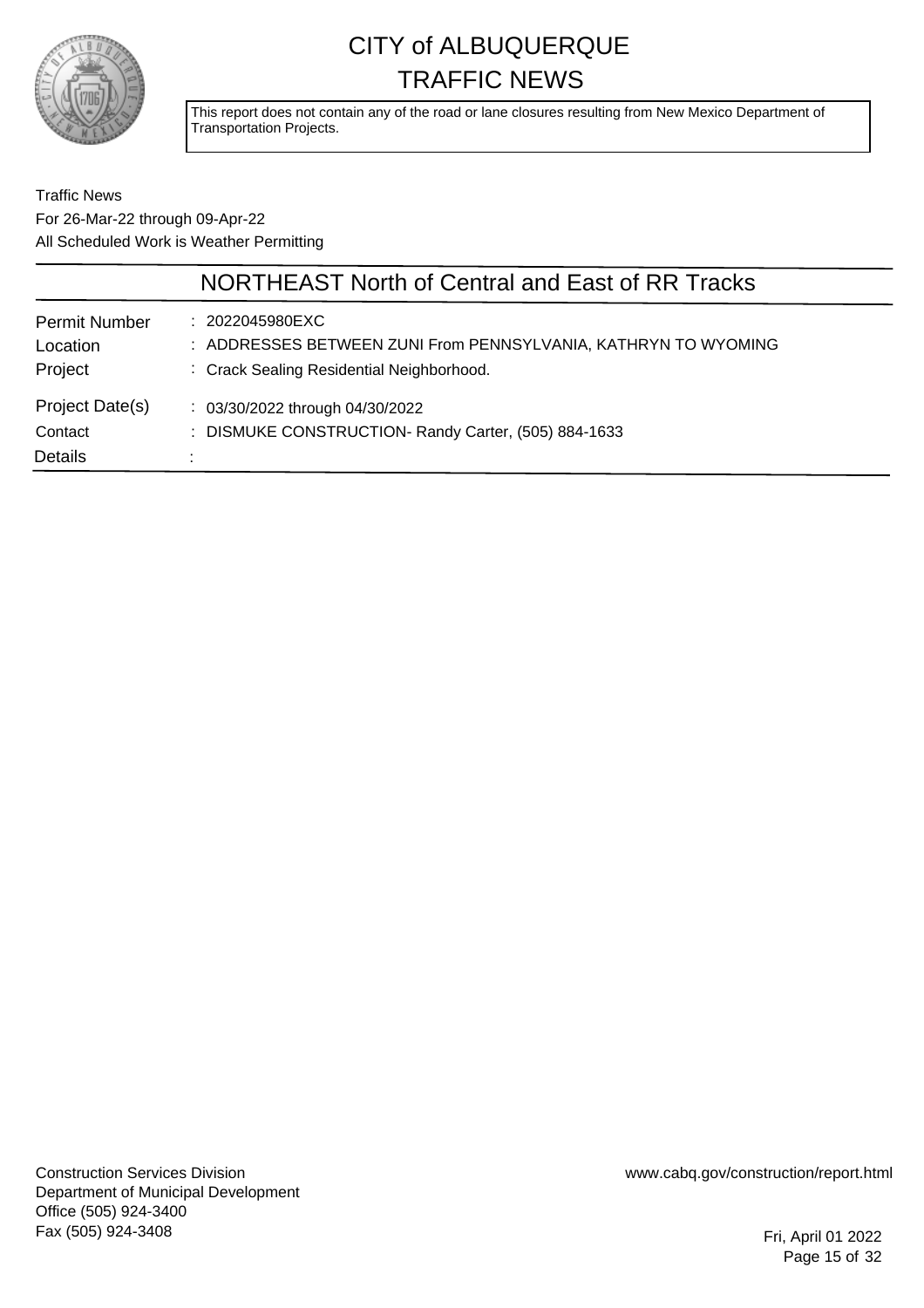

This report does not contain any of the road or lane closures resulting from New Mexico Department of Transportation Projects.

#### Traffic News For 26-Mar-22 through 09-Apr-22 All Scheduled Work is Weather Permitting

|                                                                                             | NORTHWEST North of Central and West of RR Tracks                                                                                                                                                                                                                                                                                                                                                                                                                                                                         |
|---------------------------------------------------------------------------------------------|--------------------------------------------------------------------------------------------------------------------------------------------------------------------------------------------------------------------------------------------------------------------------------------------------------------------------------------------------------------------------------------------------------------------------------------------------------------------------------------------------------------------------|
| <b>Permit Number</b><br>Location<br>Project<br>Project Date(s)<br>Contact<br><b>Details</b> | : 2022045882EXC<br>12TH From LA PLOBANA TO LA POBLANA<br>New 3/4in Water Services and New 4in Sanitary Services to these properties that are right next<br>to each other.<br>: 03/28/2022 through 04/01/2022<br>RODGERS PLUMBING - James Rodgers, (505) 243-9703<br>Southbound total closure on 12th St. between La Poblana and Menaul.<br>LANE CLOSURE FROM 6 A.M. to 10 P.M. ONLY                                                                                                                                      |
|                                                                                             | Follow detour                                                                                                                                                                                                                                                                                                                                                                                                                                                                                                            |
| <b>Permit Number</b><br>Location<br>Project                                                 | : 2022046034EXC<br>$: 12TH$ And ASPEN<br>: Emergency main leak. WO# 1935158.                                                                                                                                                                                                                                                                                                                                                                                                                                             |
| Project Date(s)<br>Contact<br><b>Details</b>                                                | : 03/29/2022 through 04/12/2022<br>: ABCWUA- Gilbert Marin, (505) 908-0065                                                                                                                                                                                                                                                                                                                                                                                                                                               |
| Permit Number<br>Location<br>Project                                                        | : 2022044639EXC<br>1ST From MOUNTAIN To INDIAN SCHOOL<br>: ADA improvements                                                                                                                                                                                                                                                                                                                                                                                                                                              |
| Project Date(s)<br>Contact<br><b>Details</b>                                                | : 01/17/2022 through 05/06/2022<br>: AUI - Kathryn Jordan, (505) 975-6632<br>Phase 1: Northbound total closure on 1st St. between Mountain and Indian School.<br>Phase 2: Southbound total closure on 1st St. between Indian School and Mountain. Preferred<br>Barricade closure will be from one street to another.<br>Maximum barricade length permissible will not exceed 1600' increment.<br>Construction permitted between 6AM and 10PM. Closures are continuous until construction is<br>complete<br>Follow detour |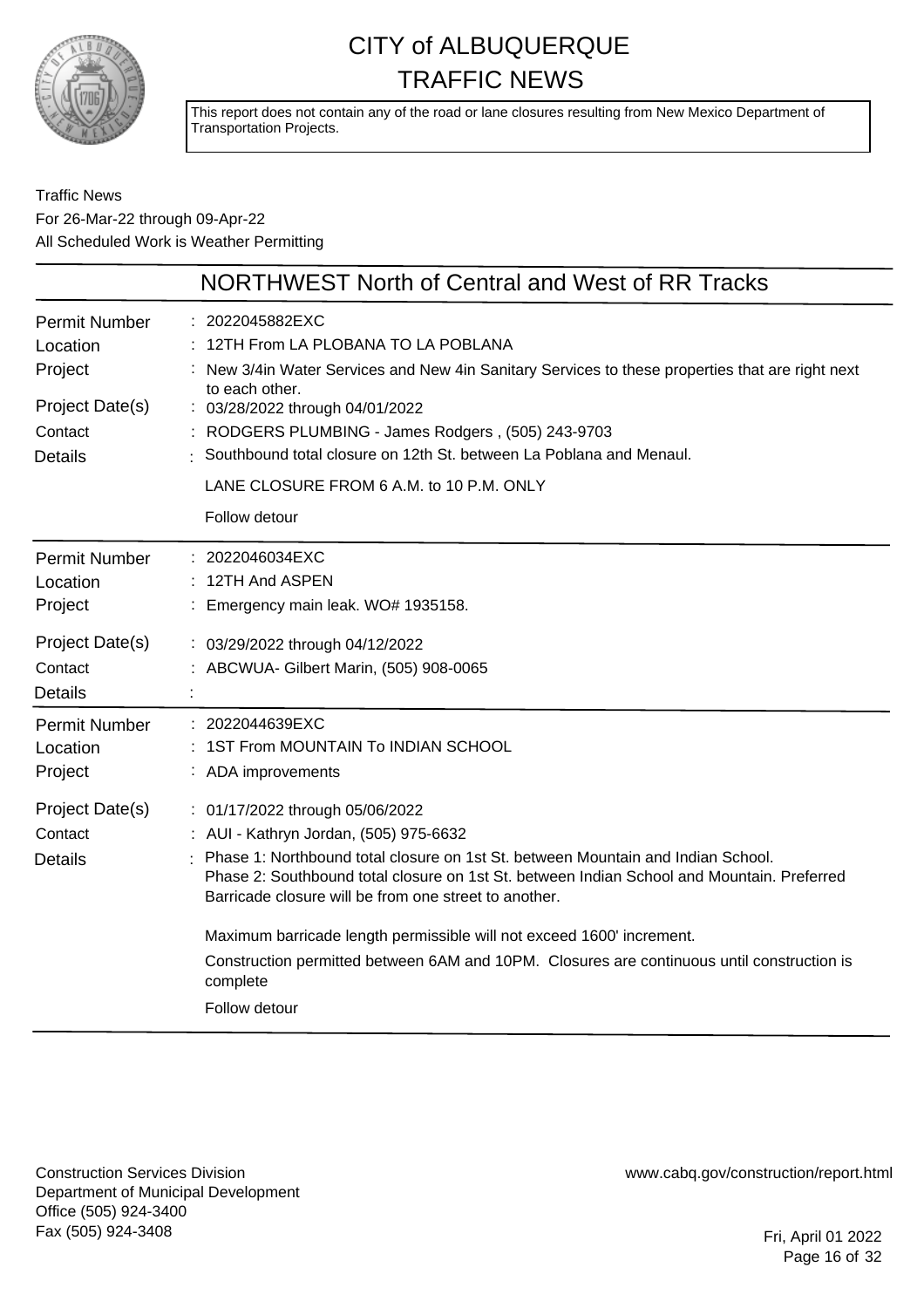

This report does not contain any of the road or lane closures resulting from New Mexico Department of Transportation Projects.

#### Traffic News For 26-Mar-22 through 09-Apr-22 All Scheduled Work is Weather Permitting

|                                                                                             | NORTHWEST North of Central and West of RR Tracks                                                                                                                                                                                                                                                                                                                                                                                                                                                      |
|---------------------------------------------------------------------------------------------|-------------------------------------------------------------------------------------------------------------------------------------------------------------------------------------------------------------------------------------------------------------------------------------------------------------------------------------------------------------------------------------------------------------------------------------------------------------------------------------------------------|
| <b>Permit Number</b><br>Location<br>Project                                                 | : 2022045863EXC<br>2ND From HILTON To 2ND<br>: AERIAL OVERLASH TO EXISTING PLANT                                                                                                                                                                                                                                                                                                                                                                                                                      |
| Project Date(s)<br>Contact<br><b>Details</b>                                                | : 03/28/2022 through 04/01/2022<br>: CABLECOM - Lisa Griego, (505) 449-7192<br>: Northbound right lane and sidewalk closure on 2nd St. between Pleasant and Hilton.<br>LANE CLOSURE FROM 9 A.M. TO 4 P.M. ONLY.                                                                                                                                                                                                                                                                                       |
| Permit Number<br>Location<br>Project                                                        | : 2022045979EXC<br>: 47TH From BLUEWATER To 47TH<br>: Settlement/ raise valve can                                                                                                                                                                                                                                                                                                                                                                                                                     |
| Project Date(s)<br>Contact<br><b>Details</b>                                                | : 03/27/2022 through 04/10/2022<br>: ABCWUA- Gilbert Marin, (505) 908-0065                                                                                                                                                                                                                                                                                                                                                                                                                            |
| <b>Permit Number</b><br>Location<br>Project<br>Project Date(s)<br>Contact<br><b>Details</b> | : 2022046049EXC<br>: 4TH From TIJERAS To COPPER<br>FILM PERMIT - Work Truck parking for Film equipment - Classic Films Inc - 04/08/22 12:00PM<br>to 04/09/22 12:00 AM - Coyote vs. Acme<br>: 04/08/2022 through 04/09/2022<br>: CLASSIC FILMS INC - Zen O Malley, (505) 614-5080<br>Total street closure on 4th St. between Copper and Tijeras.<br>All parking meters need to be bagged northbound and southbound on 4th St.<br>Follow detour<br>CLOSURE WILL BE FROM 4/08 12:00 AM TO 4/09 12:00 PM. |
| <b>Permit Number</b><br>Location<br>Project                                                 | 2022045898EXC<br>1107 7TH ST NW<br>Repair Emergency gas line leak - Damaged Line                                                                                                                                                                                                                                                                                                                                                                                                                      |
| Project Date(s)<br>Contact<br>Details                                                       | : 03/18/2022 through 04/01/2022<br>NM GAS- Rebecca Krajicek, (505) 697-3127                                                                                                                                                                                                                                                                                                                                                                                                                           |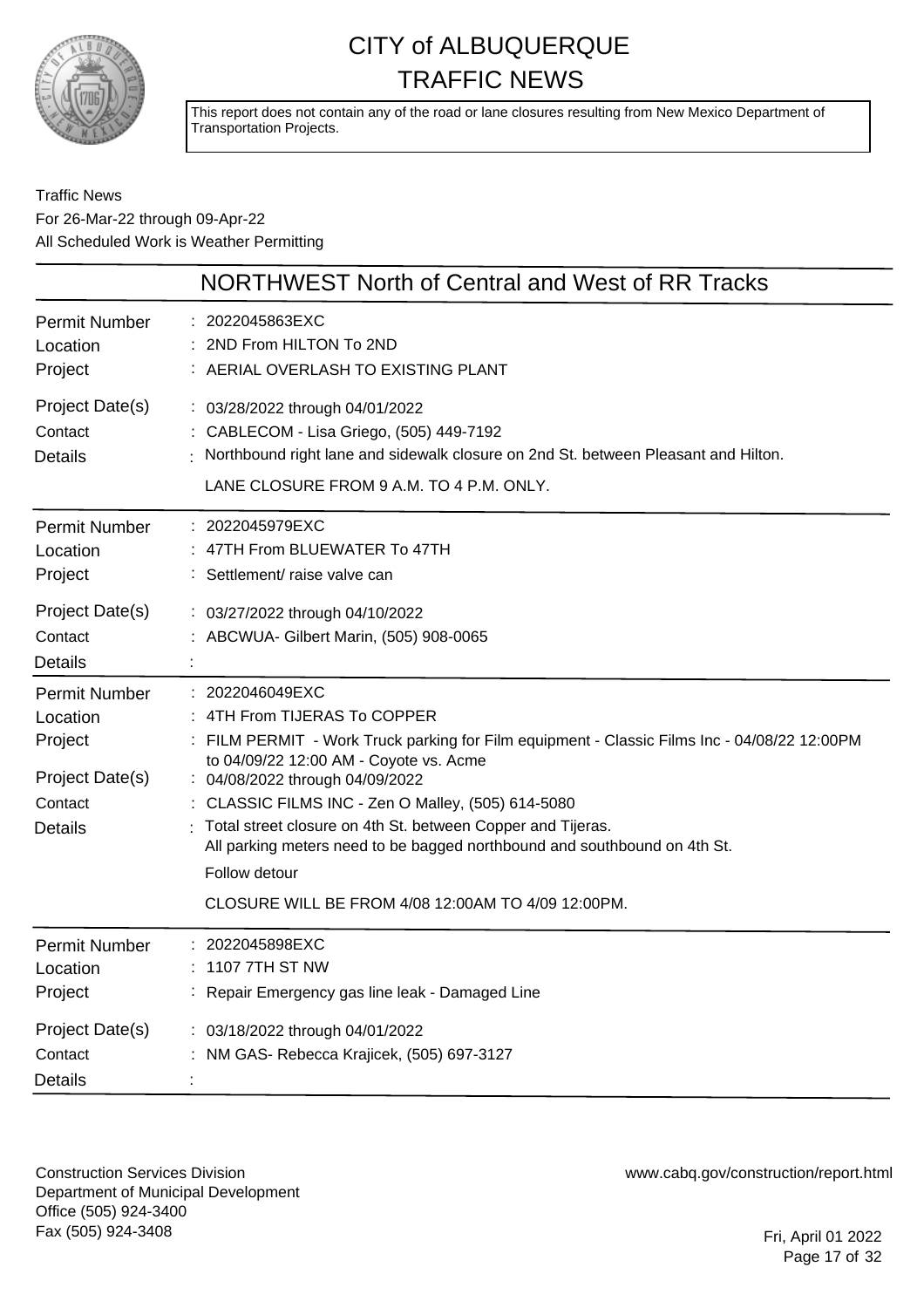

This report does not contain any of the road or lane closures resulting from New Mexico Department of Transportation Projects.

#### Traffic News For 26-Mar-22 through 09-Apr-22 All Scheduled Work is Weather Permitting

|                                              | <b>NORTHWEST North of Central and West of RR Tracks</b>                                                                                                                                                                                                                                                 |
|----------------------------------------------|---------------------------------------------------------------------------------------------------------------------------------------------------------------------------------------------------------------------------------------------------------------------------------------------------------|
| <b>Permit Number</b><br>Location<br>Project  | : 2022045884EXC<br>: ARROYO VISTA From TIERRA PINTADA To ARROYO VISTA<br>: Adding 40 Street Lights all on Arroyo Vista.                                                                                                                                                                                 |
| Project Date(s)<br>Contact<br><b>Details</b> | : 03/22/2022 through 05/22/2022<br>: DALKIA ENERGY SOLUTIONS- Jonathan Dimas, (505) 404-8847<br>: Various lane and median closures on Arroyo Vista west of Tierra Pintada.<br>Construction permitted between 6AM and 10PM. Closures are continuous until construction is<br>complete                    |
| <b>Permit Number</b><br>Location<br>Project  | : 2022045681EXC<br>7200 BLUEWATER RD NW<br>: INSTALL NEW GAS SERVICE.                                                                                                                                                                                                                                   |
| Project Date(s)<br>Contact<br><b>Details</b> | : 03/16/2022 through 03/31/2022<br>: NM GAS - Steve Baca, (505) 401-7540<br>: Eastbound right lane, bike lane and sidewalk closure, with eastbound traffic being maintained in<br>the center two way left turn lane, on Bluewater west of north Airport Rd.<br>LANE CLOSURE FROM 9 A.M. TO 4 P.M. ONLY. |
| <b>Permit Number</b><br>Location<br>Project  | : 2022045600EXC<br>BOB MCCANNON From PAINTED ROCK To TODOS SANTOS<br>: Construct Mid-block School Crossing                                                                                                                                                                                              |
| Project Date(s)<br>Contact<br><b>Details</b> | : 03/21/2022 through 03/29/2022<br>: TLC- Mark Aragon, (505) 382-4519<br>Total closure of Bob McCannon from Painted Rock to Todos Santos. Thru traffic will be<br>detoured through Ladera Dr.<br>Construction permitted between 6AM and 10PM. Closures are continuous until construction is<br>complete |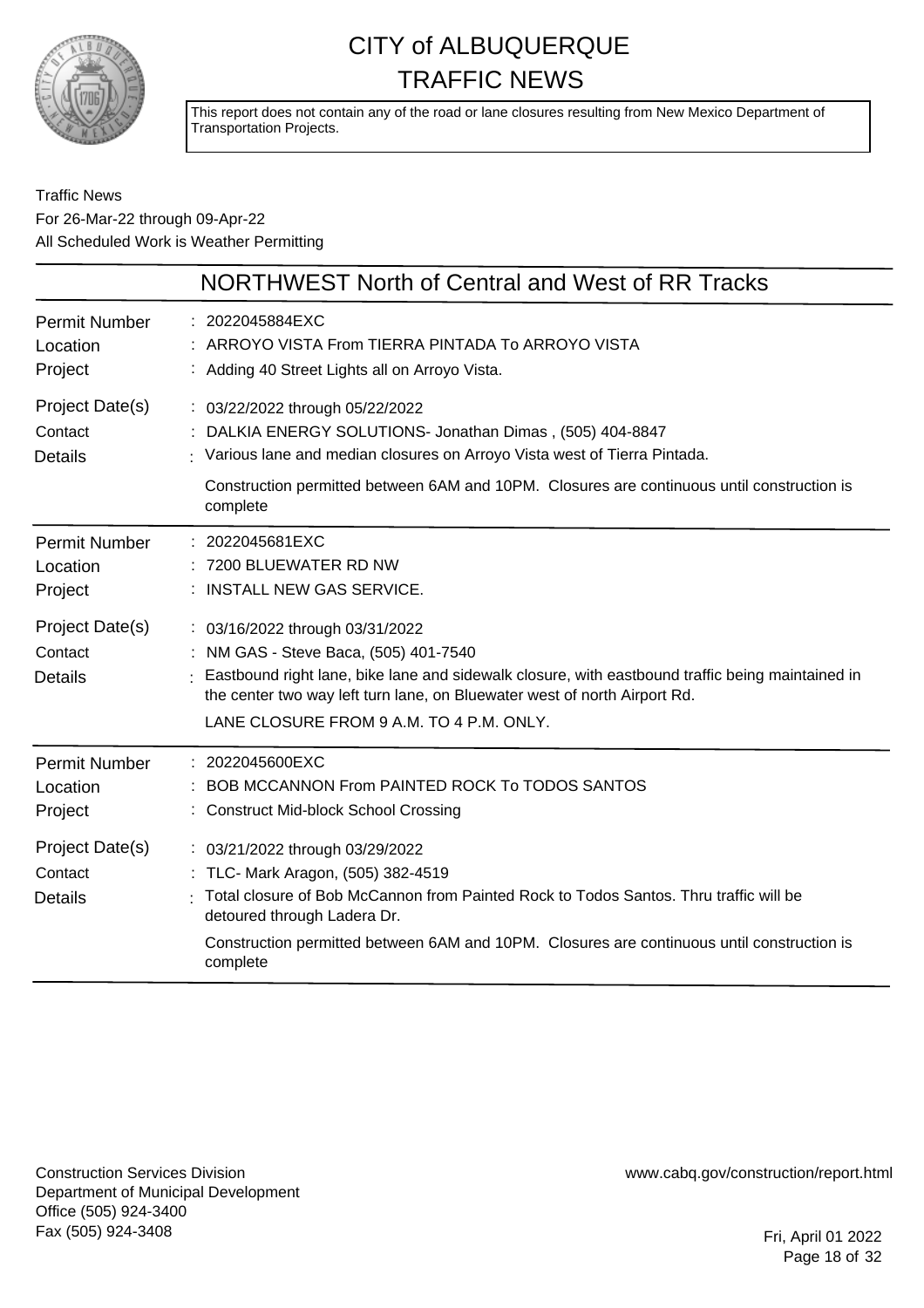

This report does not contain any of the road or lane closures resulting from New Mexico Department of Transportation Projects.

#### Traffic News For 26-Mar-22 through 09-Apr-22 All Scheduled Work is Weather Permitting

|                                                                                             | NORTHWEST North of Central and West of RR Tracks                                                                                                                                                                                                                                                                                                                                                 |
|---------------------------------------------------------------------------------------------|--------------------------------------------------------------------------------------------------------------------------------------------------------------------------------------------------------------------------------------------------------------------------------------------------------------------------------------------------------------------------------------------------|
| Permit Number<br>Location<br>Project                                                        | : 2022045911EXC<br>: CANDELARIA From LUCERNE To BLACK HILLS<br>: Installation of ADA Ramps on the NE & NW Corners of Both Intersections                                                                                                                                                                                                                                                          |
| Project Date(s)<br>Contact<br><b>Details</b>                                                | : 04/04/2022 through 04/08/2022<br>: FRANKLINS - Tania Saucedo, (505) 884-6947<br>: Westbound right lane and sidewalk closure on Candelaria at its intersection with Lucerne.<br>Total street closure on Lucerne north of Candelaria.<br>Construction permitted between 6AM and 10PM. Closures are continuous until construction is<br>complete                                                  |
| Permit Number<br>Location<br>Project                                                        | : 2022045970EXC<br>: 2304 INDIAN SCHOOL RD NW<br>: Remove and Replace 12ft Sidewalk.                                                                                                                                                                                                                                                                                                             |
| Project Date(s)<br>Contact<br><b>Details</b>                                                | : 03/28/2022 through 03/30/2022<br>: MARK THOMAS CONSTRUCTION - Manny Barraza, (505) 610-8641<br>: Eastbound right lane and sidewalk closure in front of address on Indian School east of Rio<br>Grande.<br>LANE CLOSURE FROM 9 A.M. TO 4 P.M. ONLY.                                                                                                                                             |
| <b>Permit Number</b><br>Location<br>Project<br>Project Date(s)<br>Contact<br><b>Details</b> | : 2022045196EXC<br>: 11000, 1100 & 1500 INDIAN SCHOOL RD NW<br>: 10 Excavations- to install anodes 3 excavations in dirt & 7 excavations in Asphalt.<br>: 03/21/2022 through 04/04/2022<br>: NM GAS- Veronica Ruiz, (505) 697-3107<br>Eastbound right lane, bike lane and sidewalk closure on Indian School between frontage road<br>and University.<br>LANE CLOSURE FROM 9 A.M. TO 4 P.M. ONLY. |
| <b>Permit Number</b><br>Location<br>Project<br>Project Date(s)<br>Contact<br><b>Details</b> | 2022045890EXC<br>4420 IRVING NW<br>Sidewalk Repair (count: 94) - PM- Mark Aragon.<br>: 03/30/2022 through 04/04/2022<br>TLC - Angie Gibson, (505) 761-5546                                                                                                                                                                                                                                       |

Construction Services Division Department of Municipal Development Office (505) 924-3400 Fax (505) 924-3408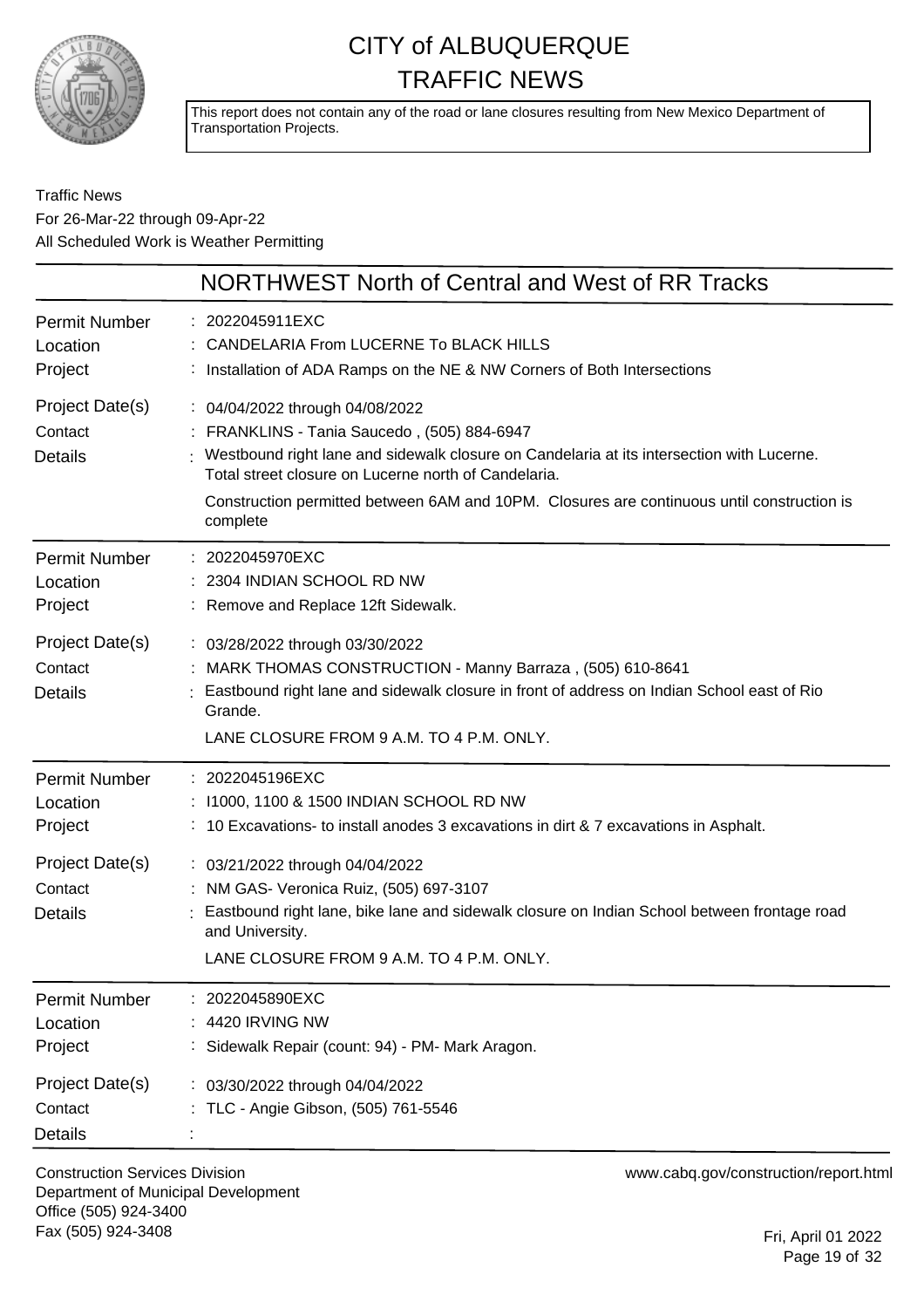

This report does not contain any of the road or lane closures resulting from New Mexico Department of Transportation Projects.

#### Traffic News For 26-Mar-22 through 09-Apr-22 All Scheduled Work is Weather Permitting

|                                                                                             | NORTHWEST North of Central and West of RR Tracks                                                                                                                                                                                                                                                                                                                                                                         |
|---------------------------------------------------------------------------------------------|--------------------------------------------------------------------------------------------------------------------------------------------------------------------------------------------------------------------------------------------------------------------------------------------------------------------------------------------------------------------------------------------------------------------------|
| <b>Permit Number</b><br>Location<br>Project                                                 | : 2022046012EXC<br><b>IRVING From GREEN MEADOWS To IRVING</b><br>: REPAIR EXISTING SWITCHGEAR.                                                                                                                                                                                                                                                                                                                           |
| Project Date(s)<br>Contact<br><b>Details</b>                                                | : 04/05/2022 through 04/05/2022<br>: WILSON CONSTRUCTION COMPANY - Russel Lacy, (503) 347-0435<br>Eastbound right lane and sidewalk closure on Irving east of Green Meadows.<br>LANE CLOSURE FROM 9 A.M. TO 4 P.M. ONLY.                                                                                                                                                                                                 |
| <b>Permit Number</b><br>Location<br>Project<br>Project Date(s)<br>Contact<br><b>Details</b> | : 2022045803EXC<br>IRVING From VENTANA To PYRENEES<br>Sidewalk Repair<br>(PM Mark Aragon)<br>: 03/28/2022 through 04/01/2022<br>: TLC - Angie Gibson, (505) 761-5546<br>Westbound right lane, bike lane, and sidewalk closure on Irving Blvd between Pyrenees Ct. and<br>Vantana Rd.<br>Construction permitted between 6AM and 10PM. Closures are continuous until construction is<br>complete                           |
| <b>Permit Number</b><br>Location<br>Project                                                 | : 2022045599EXC<br>MCMAHON From PINON VERDE To FINELAND<br>: Install SAS Infrastructure                                                                                                                                                                                                                                                                                                                                  |
| Project Date(s)<br>Contact<br><b>Details</b>                                                | : 03/21/2022 through 04/22/2022<br>: FRANKLIN'S EARTHMOVING - Veronica Davis, (505) 884-6947<br>Eastbound right lane, right turn lane, bike lane, and sidewalk closure on McMahon Blvd east<br>and west of Unser Blvd.<br>Northbound right turn lane and sidewalk closure on Unser Blvd south of McMahon Blvd.<br>Construction permitted between 6AM and 10PM. Closures are continuous until construction is<br>complete |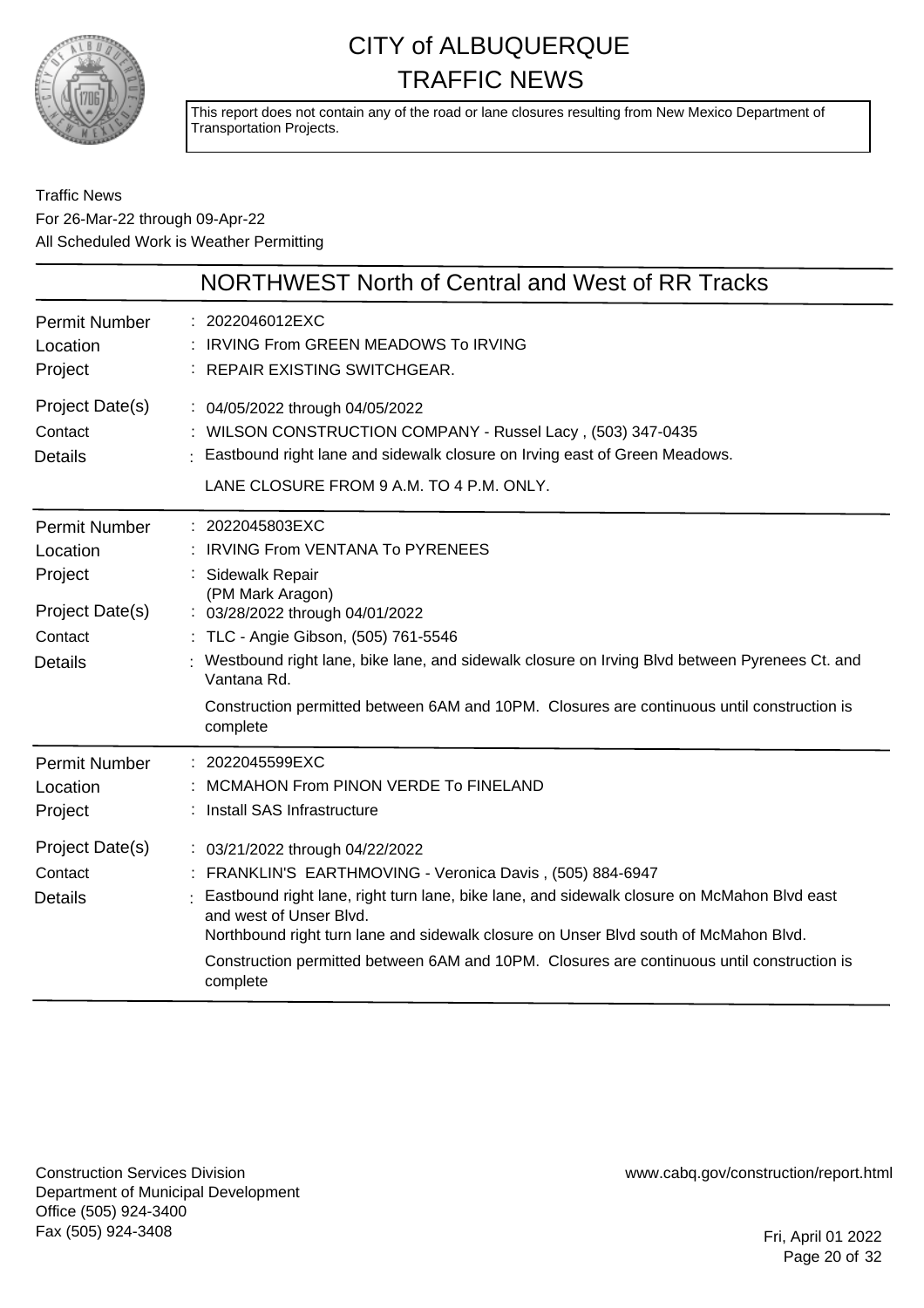

This report does not contain any of the road or lane closures resulting from New Mexico Department of Transportation Projects.

#### Traffic News For 26-Mar-22 through 09-Apr-22 All Scheduled Work is Weather Permitting

|                                              | NORTHWEST North of Central and West of RR Tracks                                                                                                                                                                                                                                                                                                        |
|----------------------------------------------|---------------------------------------------------------------------------------------------------------------------------------------------------------------------------------------------------------------------------------------------------------------------------------------------------------------------------------------------------------|
| Permit Number                                | 2022045542EXC                                                                                                                                                                                                                                                                                                                                           |
| Location                                     | : 2700, 2821, 3108 & 3120 MOUNTAIN RD NW                                                                                                                                                                                                                                                                                                                |
| Project                                      | : Work to install anodes- excavation will take place on East side of Mountain Rd 3 excavations in                                                                                                                                                                                                                                                       |
| Project Date(s)                              | dirt (2821,3108 & 3120) and 1 in asphalt @ 2700.                                                                                                                                                                                                                                                                                                        |
| Contact                                      | : 03/28/2022 through 04/11/2022                                                                                                                                                                                                                                                                                                                         |
| <b>Details</b>                               | NM GAS- Rebecca Krajicek, (505) 697-3127                                                                                                                                                                                                                                                                                                                |
| <b>Permit Number</b>                         | : 2022046026EXC                                                                                                                                                                                                                                                                                                                                         |
| Location                                     | OLD AIRPORT From COORS To OLD AIRPORT                                                                                                                                                                                                                                                                                                                   |
| Project                                      | Directional Bore for Comcast Fiber optic cable.                                                                                                                                                                                                                                                                                                         |
| Project Date(s)<br>Contact<br>Details        | : 04/05/2022 through 04/11/2022<br>M3 COMMUNICATIONS LLC - Roberto Magana, (505) 977-2205<br>Eastbound total closure with eastbound traffic being maintained in the center two way left turn<br>lane on Old Airport between Coors and NM 448.<br>Construction permitted between 6AM and 10PM. Closures are continuous until construction is<br>complete |
| Permit Number                                | : 2022045782EXC                                                                                                                                                                                                                                                                                                                                         |
| Location                                     | OSUNA From EDITH To VISTA DEL NORTE                                                                                                                                                                                                                                                                                                                     |
| Project                                      | Bore for Fiber Placement                                                                                                                                                                                                                                                                                                                                |
| Project Date(s)<br>Contact<br><b>Details</b> | : 03/23/2022 through 03/30/2022<br>: VOLT INC- Danny Padilla, (505) 573-4954<br>: Westbound right lane and sidewalk closure, and an eastbound shoulder closure on Osuna Rd.<br>between Vista Del Norte and Edith Blvd.<br>LANE CLOSURE FROM 9 A.M. TO 4 P.M. ONLY.                                                                                      |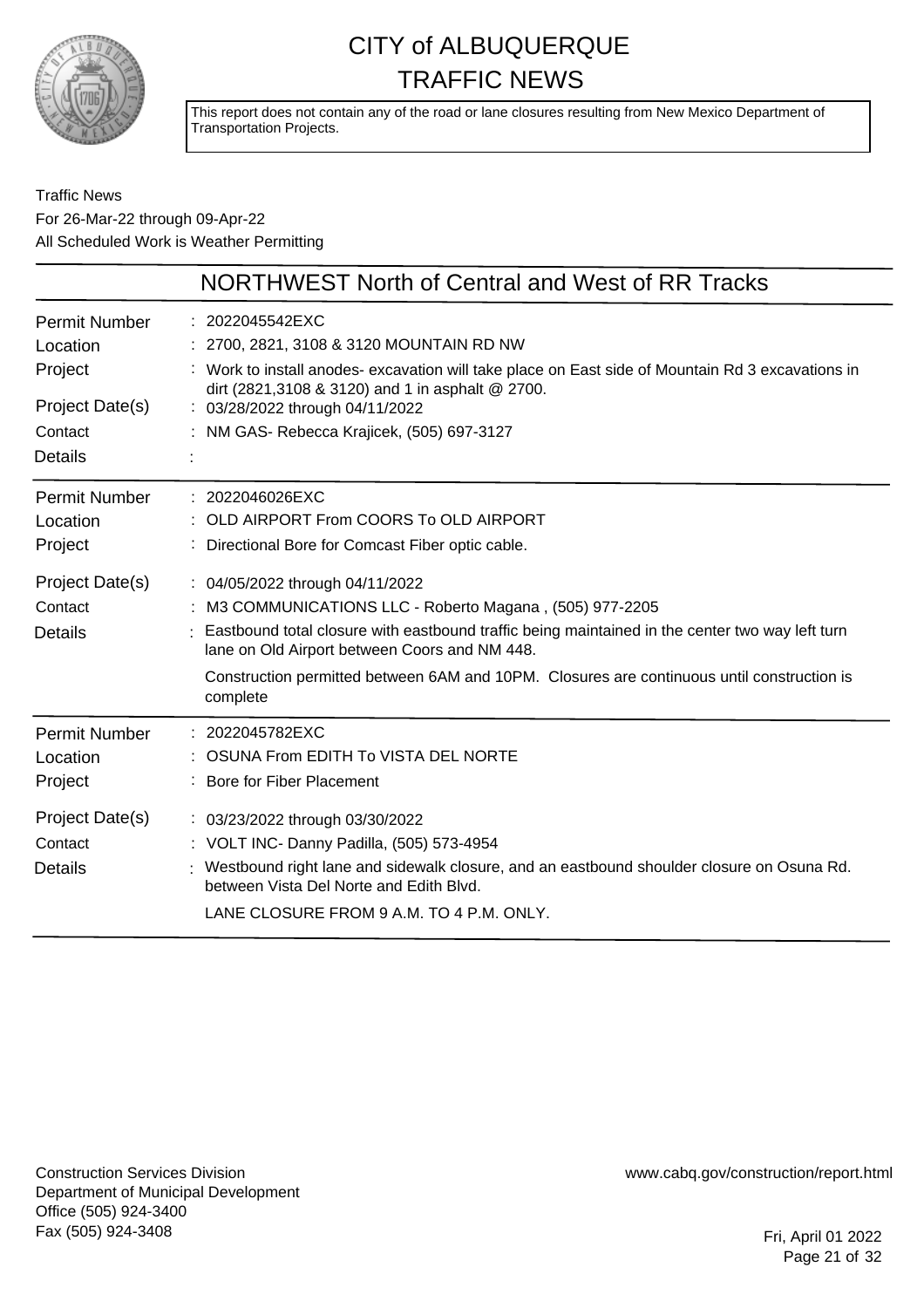

This report does not contain any of the road or lane closures resulting from New Mexico Department of Transportation Projects.

#### Traffic News For 26-Mar-22 through 09-Apr-22 All Scheduled Work is Weather Permitting

|                                                                                             | NORTHWEST North of Central and West of RR Tracks                                                                                                                                                                                                                                                                                                                                                                                            |
|---------------------------------------------------------------------------------------------|---------------------------------------------------------------------------------------------------------------------------------------------------------------------------------------------------------------------------------------------------------------------------------------------------------------------------------------------------------------------------------------------------------------------------------------------|
| <b>Permit Number</b><br>Location<br>Project                                                 | : 2022045808EXC<br>UNIVERSE From PASEO DEL NORTE To UNIVERSE<br>: Remove ADA ramp (6') and built C&G, remove & replace media (73').                                                                                                                                                                                                                                                                                                         |
| Project Date(s)<br>Contact<br><b>Details</b>                                                | : 03/21/2022 through 03/29/2022<br>: FRANKLIN'S EARTHMOVING - Veronica Davis, (505) 884-6947<br>Southbound right lane and sidewalk closure on Universe between Paradise and Paseo Del<br>Norte.<br>Southbound left turn lane closure on Universe north of Paseo Del Norte intersection.<br>Northbound left lane closure on Universe north of Paseo Del Norte.<br>LANE CLOSURE FROM 6 A.M. to 10 P.M. ONLY                                   |
| <b>Permit Number</b><br>Location<br>Project<br>Project Date(s)<br>Contact<br><b>Details</b> | : 2022045812EXC<br>UNIVERSE From AVENIDA SEVILLE To IRVING<br>Sidewalk Repair<br>(PM Mark Aragon)<br>: 03/28/2022 through 03/31/2022<br>: TLC - Angie Gibson, (505) 761-5546<br>: Southbound right lane closure on Universe Blvd north of Irving Blvd.<br>CONSTRUCTION PERMITTED BETWEEN 7 A.M. AND 7 P.M. ONLY                                                                                                                             |
| <b>Permit Number</b><br>Location<br>Project<br>Project Date(s)<br>Contact<br><b>Details</b> | : 2022045415EXC<br>WESTSIDE From GOLF COURSE To NM 528<br>: Install Raw Water Trans Line for Intel Corp<br>: 03/01/2022 through 05/30/2022<br>: AUI- Corey Bond, (505) 966-6387<br>Total eastbound closure of Westside Blvd between Golf Course Rd. and NM 528. Two-way<br>traffic will be maintained in the new westbound lanes.<br>Construction permitted between 6AM and 10PM. Closures are continuous until construction is<br>complete |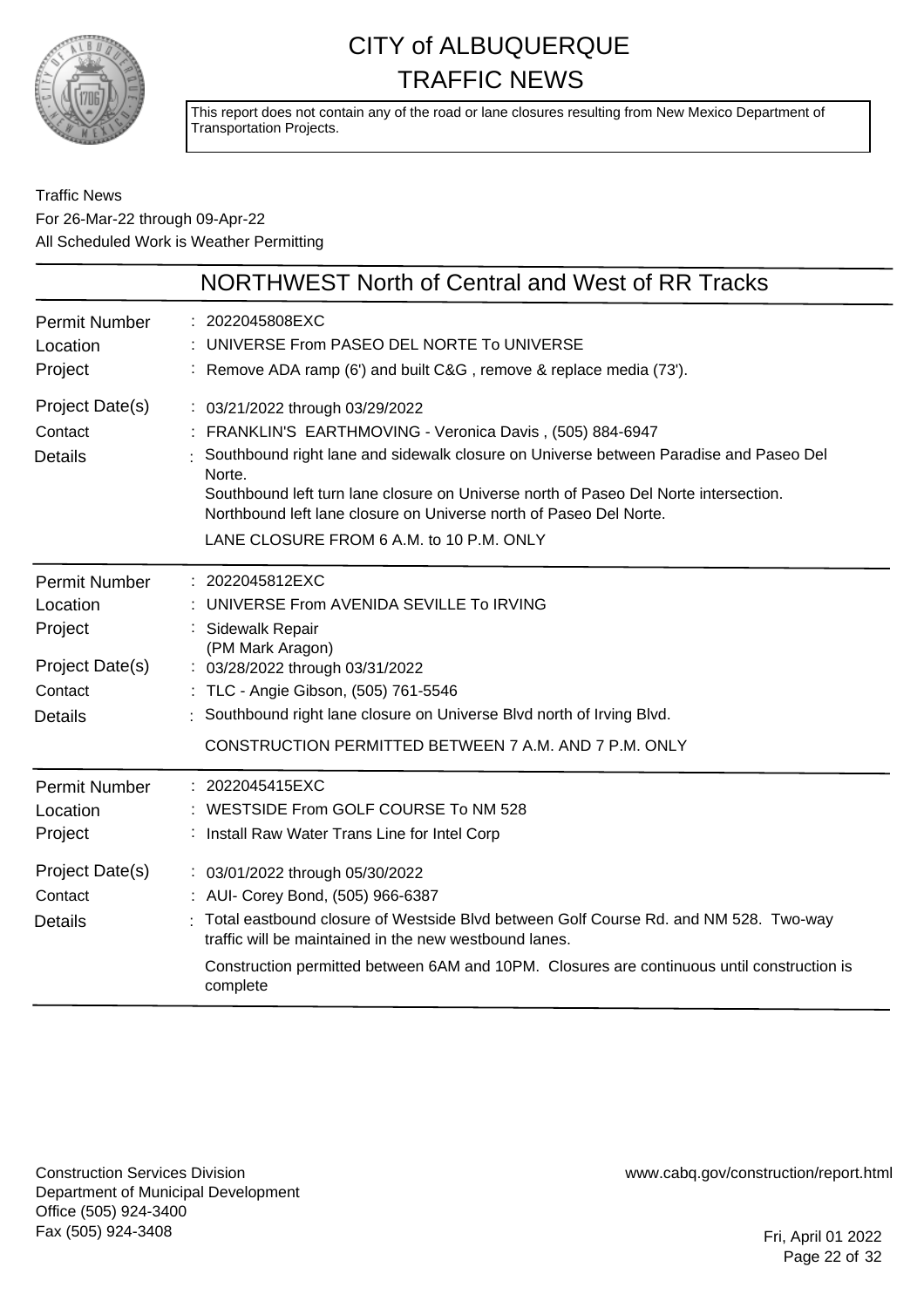

This report does not contain any of the road or lane closures resulting from New Mexico Department of Transportation Projects.

#### Traffic News For 26-Mar-22 through 09-Apr-22 All Scheduled Work is Weather Permitting

|                                                                                             | <b>SOUTHEAST South of Central and East of RR Tracks</b>                                                                                                                                                                                                                                                                                                                                                                                                                                                                                                                                                                                        |
|---------------------------------------------------------------------------------------------|------------------------------------------------------------------------------------------------------------------------------------------------------------------------------------------------------------------------------------------------------------------------------------------------------------------------------------------------------------------------------------------------------------------------------------------------------------------------------------------------------------------------------------------------------------------------------------------------------------------------------------------------|
| <b>Permit Number</b><br>Location<br>Project                                                 | 2022045982EXC<br>WILLIAM FROM AVENIDA CESAR CHAVEZ TO CLIFTON<br>: Crack Sealing Residential Neighborhood.                                                                                                                                                                                                                                                                                                                                                                                                                                                                                                                                     |
| Project Date(s)<br>Contact<br><b>Details</b>                                                | : 03/30/2022 through 04/30/2022<br>DISMUKE CONSTRUCTION- Randy Carter, (505) 884-1633<br>Closure on Williams, due to crack sealing operation, between Avenida Cesar Chavez and<br>Clifton.<br>Preferable closure will be from one block to another separated by two streets.<br>Maximum barricade length permitted will be in the increment of 1600'.<br>LANE CLOSURE FROM 9 A.M. TO 4 P.M. ONLY.<br>This traffic control setup includes a flagging operation, use caution and be prepared to stop.                                                                                                                                            |
| <b>Permit Number</b><br>Location<br>Project<br>Project Date(s)<br>Contact<br><b>Details</b> | 2022045797EXC<br>VARIOUS ROADS AVENIDA CESAR CHAVEZ, COMMERCIAL, BROADWAY<br>Neighborhood. Commercial St. to north & west, Broadway to East, Avendia Cesar Chavez to<br>South.<br>: 03/16/2022 through 04/06/2022<br>: NM UNDERGROUND UTILITIES- Danny Montano, (505) 401-2187                                                                                                                                                                                                                                                                                                                                                                 |
| <b>Permit Number</b><br>Location<br>Project<br>Project Date(s)<br>Contact<br><b>Details</b> | : 2021043341EXC<br>BROADWAY From WESMECO To SAN JOSE LATERAL<br>Remove and Reconstruct North Bound Broadway and West Bound Woodward. Includes<br>Signals/ Storm System/ roadway/ sidewalk/curb/and drive.<br>: 10/18/2021 through 05/18/2022<br>: AUI- Dartanyan Wofford, (505) 220-6503<br>Phase 1: Northbound total closure with southbound traffic split on Broadway between San Jose<br>Lateral and Bethel.<br>Phase 2: Eastbound total closure with westbound traffic split on Woodward between San Jose<br>Drain and Broadway.<br>Construction permitted between 6AM and 10PM. Closures are continuous until construction is<br>complete |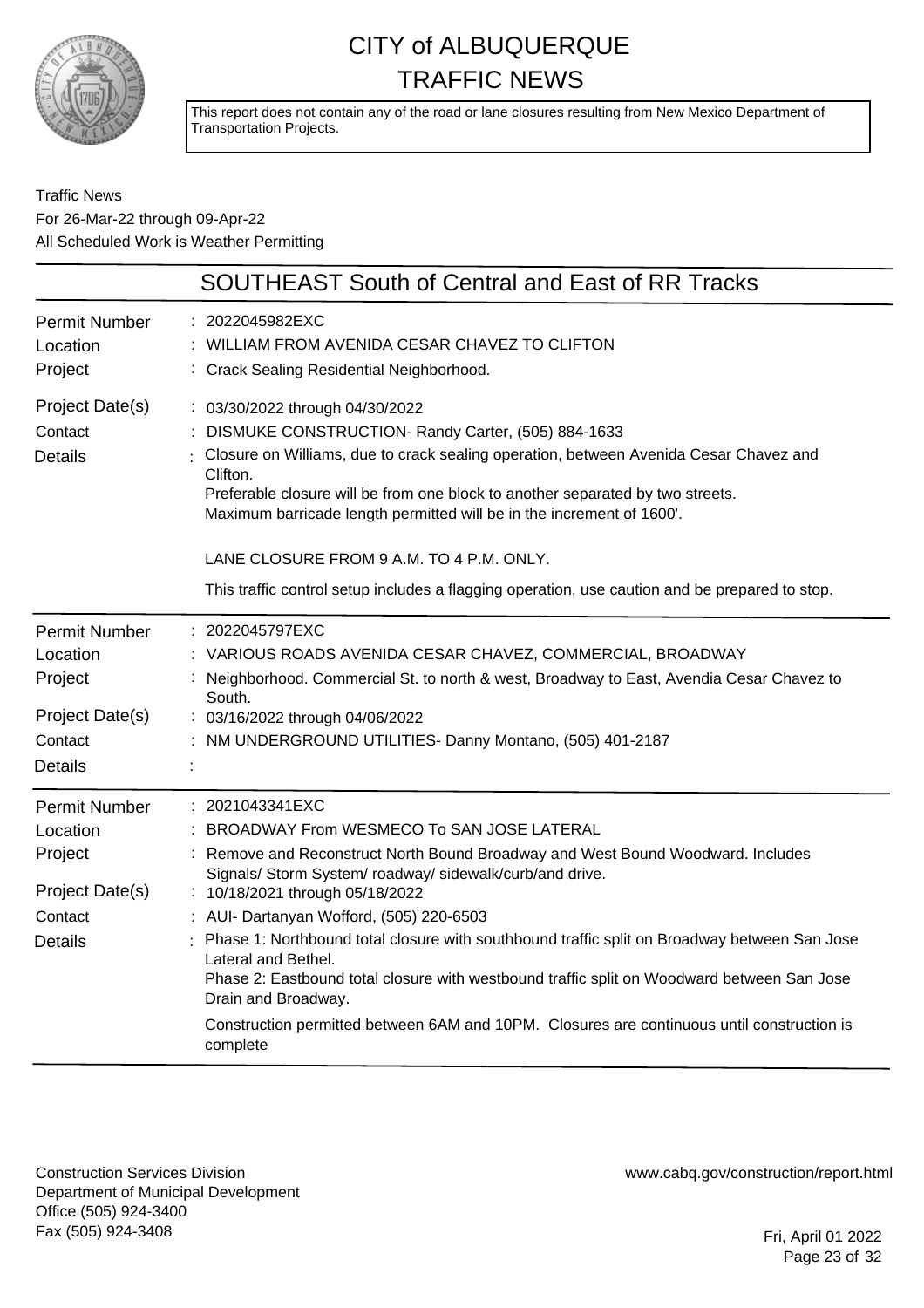

This report does not contain any of the road or lane closures resulting from New Mexico Department of Transportation Projects.

#### Traffic News For 26-Mar-22 through 09-Apr-22 All Scheduled Work is Weather Permitting

|                                              | <b>SOUTHEAST South of Central and East of RR Tracks</b>                                                                                                                                                                       |
|----------------------------------------------|-------------------------------------------------------------------------------------------------------------------------------------------------------------------------------------------------------------------------------|
| Permit Number<br>Location<br>Project         | : 2022045907EXC<br>: 513 CARLISLE BLVD SE<br>: REPLACE GAS SERVICE.                                                                                                                                                           |
| Project Date(s)<br>Contact<br><b>Details</b> | : 03/28/2022 through 04/08/2022<br>NM GAS - Steve Baca, (505) 401-7540<br>Construction permitted between 6AM and 10PM. Closures are continuous until construction is<br>complete<br>Follow detour                             |
| Permit Number<br>Location<br>Project         | : 2022045877EXC<br>: CARLISLE From BURTON To CARLISLE<br>: Sewer replace in street.                                                                                                                                           |
| Project Date(s)<br>Contact<br><b>Details</b> | : 03/28/2022 through 03/28/2022<br>: TLC - Ernesto Waldo, (505) 798-1103<br>Southbound total closure on Carlisle between Garfield and Burton.<br>CONSTRUCTION PERMITTED BETWEEN 7 A.M. AND 7 P.M. ONLY<br>Follow detour       |
| <b>Permit Number</b><br>Location<br>Project  | : 2022045913EXC<br>: 10800 GIBSON SE<br>: Bore job.                                                                                                                                                                           |
| Project Date(s)<br>Contact<br><b>Details</b> | : 04/04/2022 through 04/07/2022<br>HIGH 5 NETWORKS Miguel Holguin, (505) 934-2175<br>Eastbound and Westbound parking lane and sidewalk closure on Gibson west of Tony<br>Sanchez.<br>LANE CLOSURE FROM 9 A.M. TO 4 P.M. ONLY. |
| <b>Permit Number</b><br>Location<br>Project  | 2022045845EXC<br>1512 JOHN SE<br>Repair Emergency gas line leak                                                                                                                                                               |
| Project Date(s)<br>Contact<br><b>Details</b> | : 03/12/2022 through 04/01/2022<br>NM GAS- Rebecca Krajicek, (505) 697-3127                                                                                                                                                   |

Construction Services Division Department of Municipal Development Office (505) 924-3400 Fax (505) 924-3408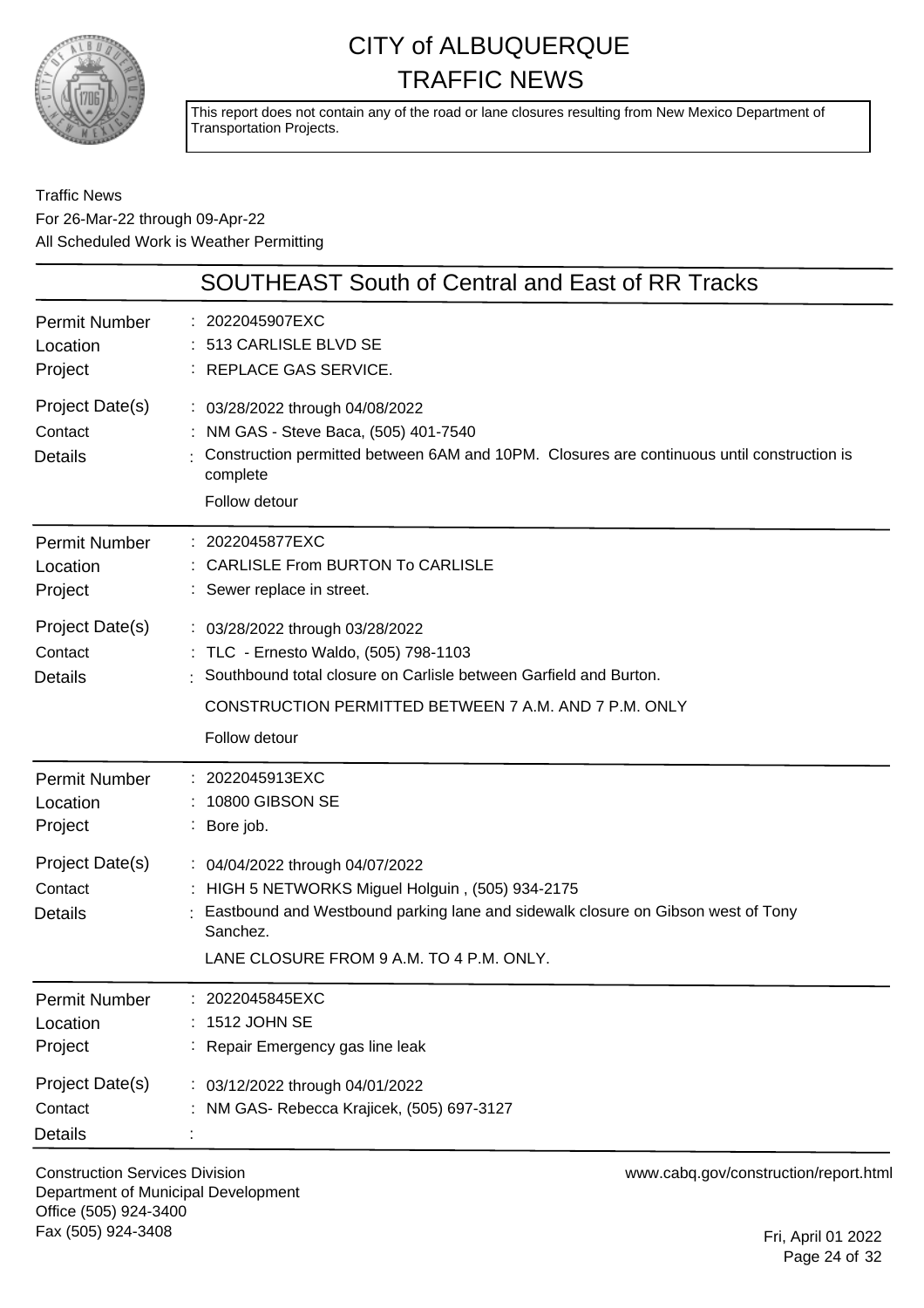

This report does not contain any of the road or lane closures resulting from New Mexico Department of Transportation Projects.

#### Traffic News For 26-Mar-22 through 09-Apr-22 All Scheduled Work is Weather Permitting

|                                              | SOUTHEAST South of Central and East of RR Tracks                                                                                                                                                                                                                                                                      |
|----------------------------------------------|-----------------------------------------------------------------------------------------------------------------------------------------------------------------------------------------------------------------------------------------------------------------------------------------------------------------------|
| <b>Permit Number</b><br>Location<br>Project  | : 2022045721SU<br>SAN PEDRO From GIBSON To RIDGECREST<br>: Groundwater Sampling Activities - 2-4 nonconsecutive events over the aforementioned period.                                                                                                                                                                |
| Project Date(s)<br>Contact<br><b>Details</b> | : 03/28/2022 through 03/31/2022<br>: EA ENGINEEERING - Joseph Glover, (970) 901-3478<br>Northbound double lane closure on San Pedro between Ridgecrest and Gibson.<br>LANE CLOSURE FROM 7:00 AM to 7:00 PM ONLY                                                                                                       |
| Permit Number<br>Location<br>Project         | : 2022046029EXC<br><b>SUNPORT From YALE To SUNPORT</b><br>: Lane Closure for bordering Tree Pruning - Street Use Permit.                                                                                                                                                                                              |
| Project Date(s)<br>Contact<br><b>Details</b> | : 04/04/2022 through 04/08/2022<br>: BRIGHTVIEW LANDSCAPING - Sherri Ward, (505) 888-1727<br>Westbound right lane and sidewalk closure on Sunport Blvd. between Airport Exit and Yale.<br>Maximun barricade length permissible is in the increment of 1600'.<br>CONSTRUCTION PERMITTED BETWEEN 7 A.M. AND 7 P.M. ONLY |
| <b>Permit Number</b><br>Location<br>Project  | : 2022045986EXC<br>UNIVERSITY From EASTMAN CROSSING To UNIVERSITY<br>: Sewer Line Tie ins.                                                                                                                                                                                                                            |
| Project Date(s)<br>Contact<br><b>Details</b> | : 03/30/2022 through 03/31/2022<br>COMPASS ENGINEERING - MJ Alsaadi, (505) 221-6003                                                                                                                                                                                                                                   |
| Permit Number<br>Location<br>Project         | 2022045811EXC<br>UNIVERSITY From TIJERAS ARROYO To UNIVERSITY<br>Roadway and Bridge Improvements (Gravel Mulch install in medians)                                                                                                                                                                                    |
| Project Date(s)<br>Contact<br><b>Details</b> | : 03/21/2022 through 04/21/2022<br>: AUI - Marshall Vickers, (505) 242-4848<br>: Southbound total closure on University with northbound traffic split at Tijeras Arroyo.<br>LANE CLOSURE FROM 6 A.M. to 10 P.M. ONLY                                                                                                  |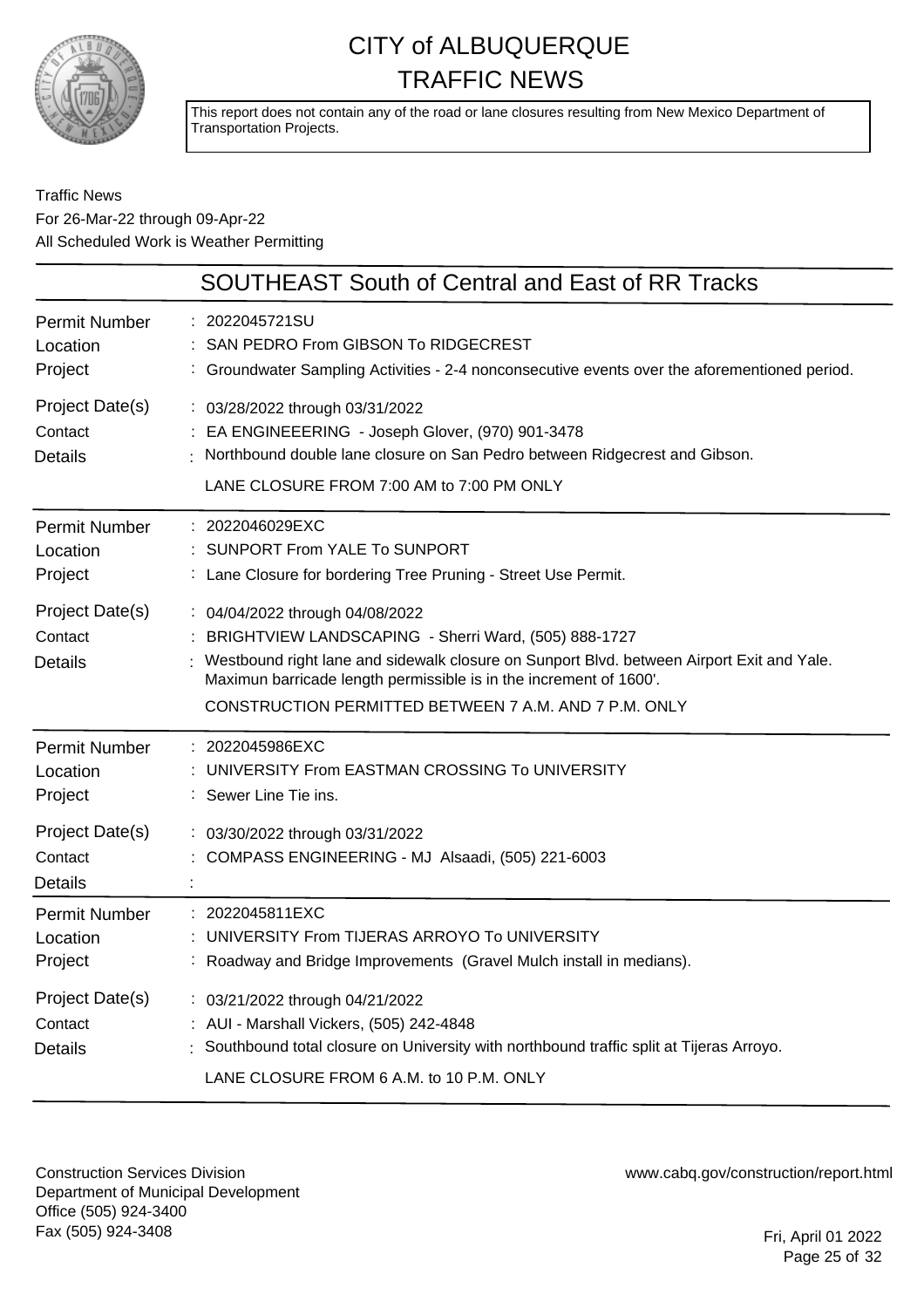

This report does not contain any of the road or lane closures resulting from New Mexico Department of Transportation Projects.

#### Traffic News For 26-Mar-22 through 09-Apr-22 All Scheduled Work is Weather Permitting

|                                                                                             | <b>SOUTHEAST South of Central and East of RR Tracks</b>                                                                                                                                                                                                                                                 |
|---------------------------------------------------------------------------------------------|---------------------------------------------------------------------------------------------------------------------------------------------------------------------------------------------------------------------------------------------------------------------------------------------------------|
| <b>Permit Number</b><br>Location<br>Project                                                 | : 2021038667EXC<br>: UNIVERSITY and TIJERAS ARROYO<br>: ROADWAY AND BRIDGE IMPROVEMENTS                                                                                                                                                                                                                 |
| Project Date(s)<br>Contact<br><b>Details</b>                                                | : 01/25/2021 through 05/07/2022<br>: AUI - Marshall Vickers, (505) 242-4848<br>: Northbound total closure on University north of Los Picaros. Northbound traffic will be<br>maintained in the southbound left lane.<br>CONSTRUCTION PERMITTED BETWEEN 7 A.M. AND 7 P.M. ONLY<br>Traffic will run slowly |
| <b>Permit Number</b><br>Location<br>Project<br>Project Date(s)<br>Contact<br><b>Details</b> | : 2022045983EXC<br>: MONROE FROM ZUNI To JEFFERSON SE<br>: Crack Sealing Residential Neighborhood.<br>: 03/30/2022 through 07/29/2022<br>: DISMUKE CONSTRUCTION- Randy Carter, (505) 884-1633                                                                                                           |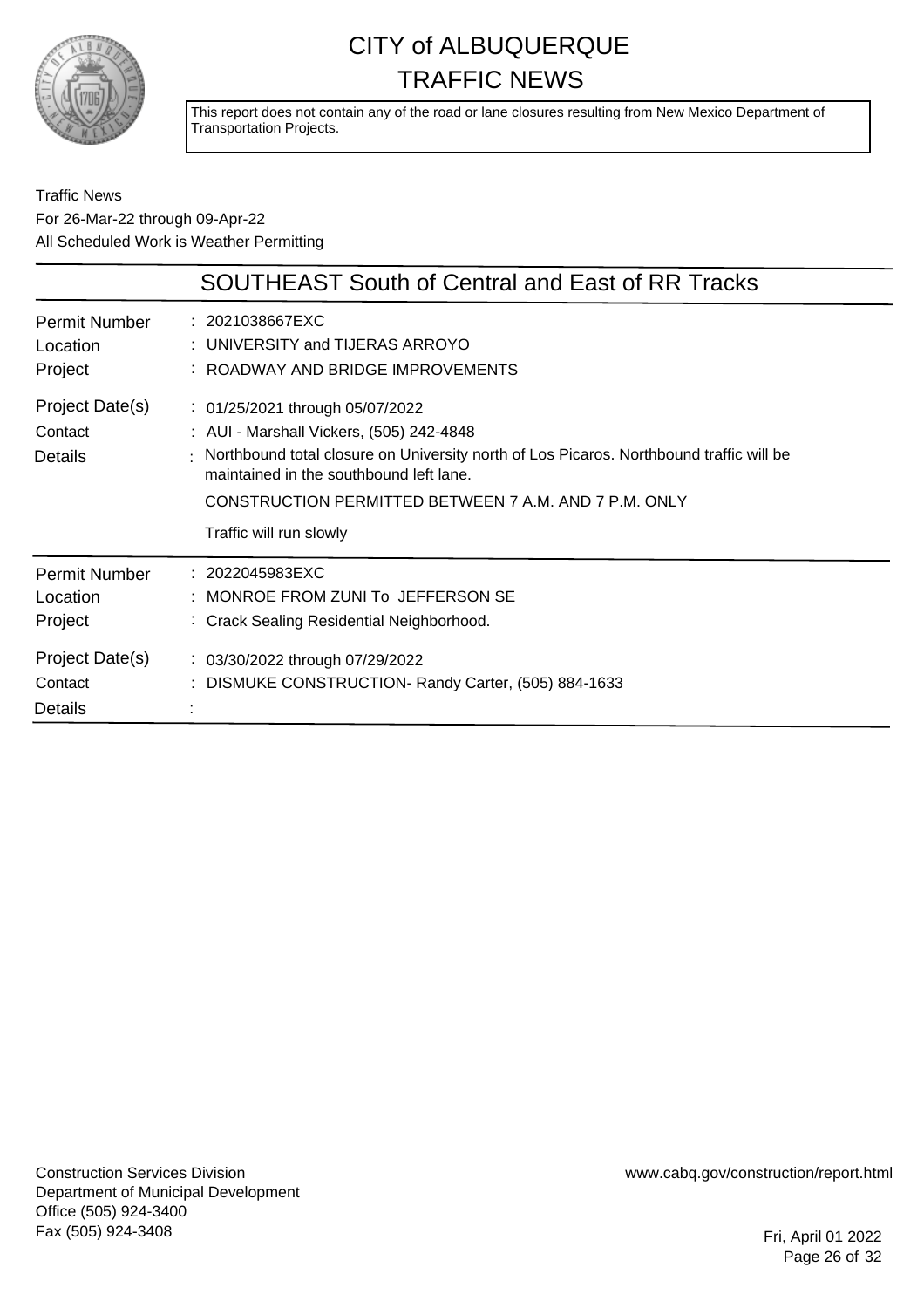

This report does not contain any of the road or lane closures resulting from New Mexico Department of Transportation Projects.

#### Traffic News For 26-Mar-22 through 09-Apr-22 All Scheduled Work is Weather Permitting

| <b>SOUTHWEST South of Central and West of RR Tracks</b> |                                                                                                                                                                                                                                                                                                                                                                            |
|---------------------------------------------------------|----------------------------------------------------------------------------------------------------------------------------------------------------------------------------------------------------------------------------------------------------------------------------------------------------------------------------------------------------------------------------|
| <b>Permit Number</b><br>Location<br>Project             | : 2022045164EXC<br>118TH From CENOTE To CABRAL<br>BORE PLACEMENT OF FIBER.                                                                                                                                                                                                                                                                                                 |
| Project Date(s)<br>Contact<br><b>Details</b>            | : 02/23/2022 through 04/01/2022<br>: VOLT INC- Danny Padilla, (505) 573-4954<br>Sidewalk closure on following streets: Southbound Cabral, eastbound Gayle, Northbound 118th<br>St. between Gayle and Cenote, eastbound and westbound on Cenote, southbound Datum and<br>eastbound beaker.<br>CONSTRUCTION PERMITTED BETWEEN 7 A.M. AND 7 P.M. ONLY                         |
| <b>Permit Number</b><br>Location<br>Project             | : 2021043172SU<br>2ND From TIJERAS To MARQUETTE<br>: Convention Center Roof Rehab                                                                                                                                                                                                                                                                                          |
| Project Date(s)<br>Contact<br><b>Details</b>            | : 02/01/2021 through 04/30/2022<br>: FACILITY BUILD - Renier Long, (505) 934-9777<br>Southbound right lane and sidewalk closure on 2nd St. between Marquette Ave and Tijeras Ave<br>on various days.<br>Closure is not continuous.                                                                                                                                         |
| <b>Permit Number</b><br>Location<br>Project             | : 2022045789EXC<br>2ND From SOUTHERN To AVENIDA CESAR CHAVEZ<br>: Water and Sewer Tap                                                                                                                                                                                                                                                                                      |
| Project Date(s)<br>Contact<br><b>Details</b>            | : 03/28/2022 through 04/09/2022<br>TOTAL CONTRACTING SERVICES - Rick Coe, (505) 545-3831<br>Phase I (3/28 thru 4/3): Southbound sidewalk and shoulder closure on 2nd St. south of<br>Southern Blvd.                                                                                                                                                                        |
|                                                         | Phase II (4/4 thru 4/8): Total southbound closure on 2nd St. south of Southern Blvd.<br>Southbound traffic will be detoured to Broadway Blvd.<br>This traffic control setup includes a flagging operation, use caution and be prepared to stop.<br>Follow detour<br>Construction permitted between 6AM and 10PM. Closures are continuous until construction is<br>complete |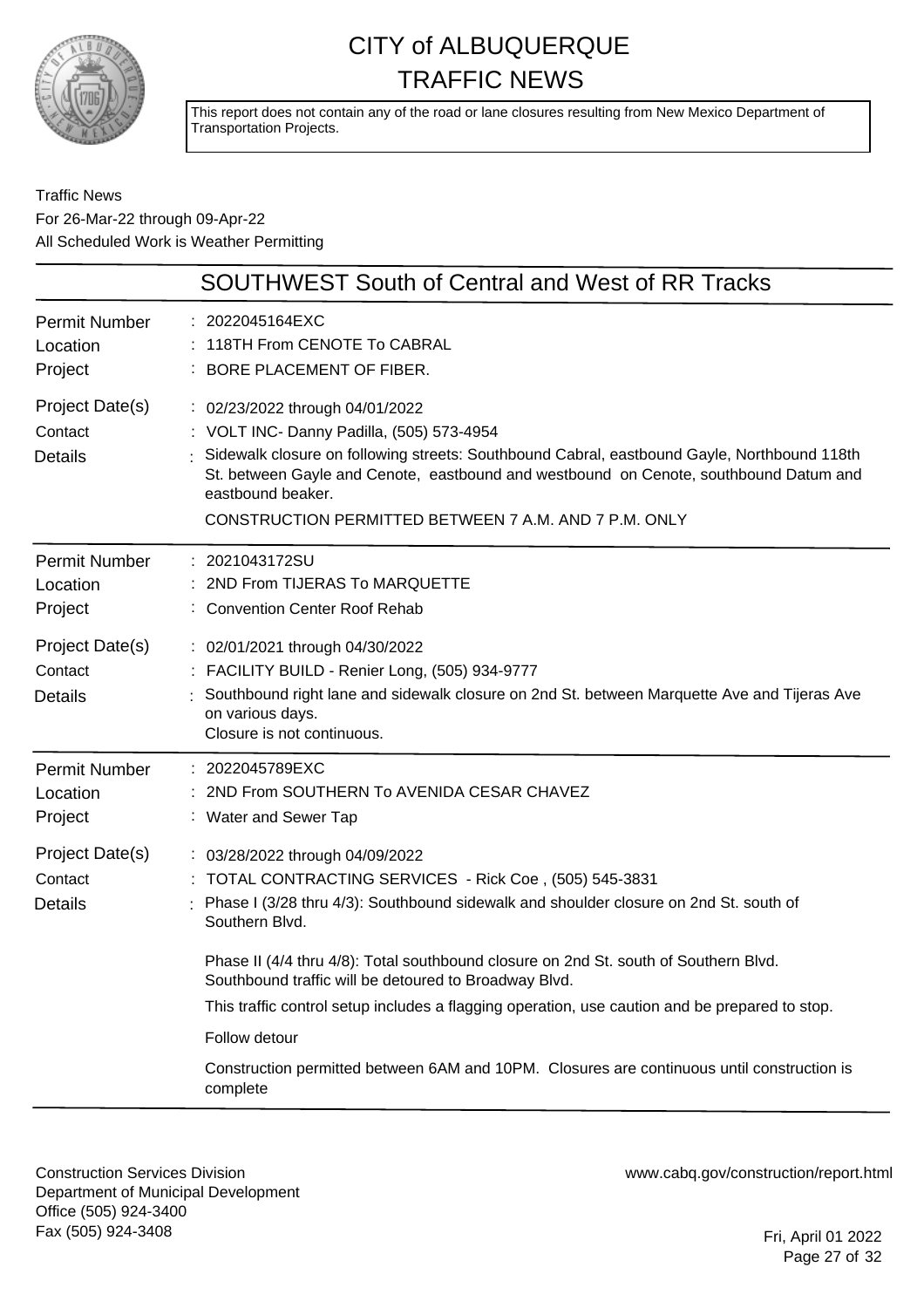

This report does not contain any of the road or lane closures resulting from New Mexico Department of Transportation Projects.

#### Traffic News For 26-Mar-22 through 09-Apr-22 All Scheduled Work is Weather Permitting

|                                                                                             | <b>SOUTHWEST South of Central and West of RR Tracks</b>                                                                                                                                                                                                                                                                                                                                                                                                              |
|---------------------------------------------------------------------------------------------|----------------------------------------------------------------------------------------------------------------------------------------------------------------------------------------------------------------------------------------------------------------------------------------------------------------------------------------------------------------------------------------------------------------------------------------------------------------------|
| <b>Permit Number</b><br>Location<br>Project                                                 | : 2022045831EXC<br>: 2ND From SOUTHERN To 2ND<br>: Wilson will be replacing an anchor on an existing pole on Coors.                                                                                                                                                                                                                                                                                                                                                  |
| Project Date(s)<br>Contact<br><b>Details</b>                                                | : 03/24/2022 through 03/30/2022<br>: WILSON CONSTRUCTION COMPANY - Russel Lacy, (503) 347-0435<br>Northbound total closure with two way traffic being maintained by flagging operation.<br>LANE CLOSURE FROM 9 A.M. TO 4 P.M. ONLY.                                                                                                                                                                                                                                  |
|                                                                                             | This traffic control setup includes a flagging operation, use caution and be prepared to stop.<br>3/29-3/30: Southbound total closure with two way traffic being maintained by flagging operation.                                                                                                                                                                                                                                                                   |
| <b>Permit Number</b><br>Location<br>Project<br>Project Date(s)<br>Contact<br><b>Details</b> | : 2021043814EXC<br>2ND From PACIFIC To SANTA FE<br>: New Paving and Raised Intersection of Pacific and Santa Fe, New Storm drain inlets, and<br>sidewalk and ADA Ramp Replacement- adding landscaping between Roadway and Sidewalk<br>: 01/03/2022 through 05/13/2022<br>: JAYNES Corp - Stetson Chandler, (505) 345-8591                                                                                                                                            |
| <b>Permit Number</b><br>Location<br>Project                                                 | : 2022045862EXC<br>: 98TH From DE VARGAS To BENAVIDES<br>: Sage Plaza Work Order - Install New Sidewalks, Curb Ramps, and Valley Gutters.                                                                                                                                                                                                                                                                                                                            |
| Project Date(s)<br>Contact<br><b>Details</b>                                                | : 03/22/2022 through 04/22/2022<br>: CORNERSTONE CONTRACTOR'S LLC - ELOY M. NEVAREZ, (505) 385-7531<br>Phase I (3/22 thru 4/1): Eastbound right lane, bike lane, and sidewalk closure on De Vargas Rd.<br>west of 98th St.<br>Phase II (4/4 thru 4/22): Southbound right lane and bike lane closure on 98th St. between De<br>Vargas Rd. and Benavides Rd.<br>Construction permitted between 6AM and 10PM. Closures are continuous until construction is<br>complete |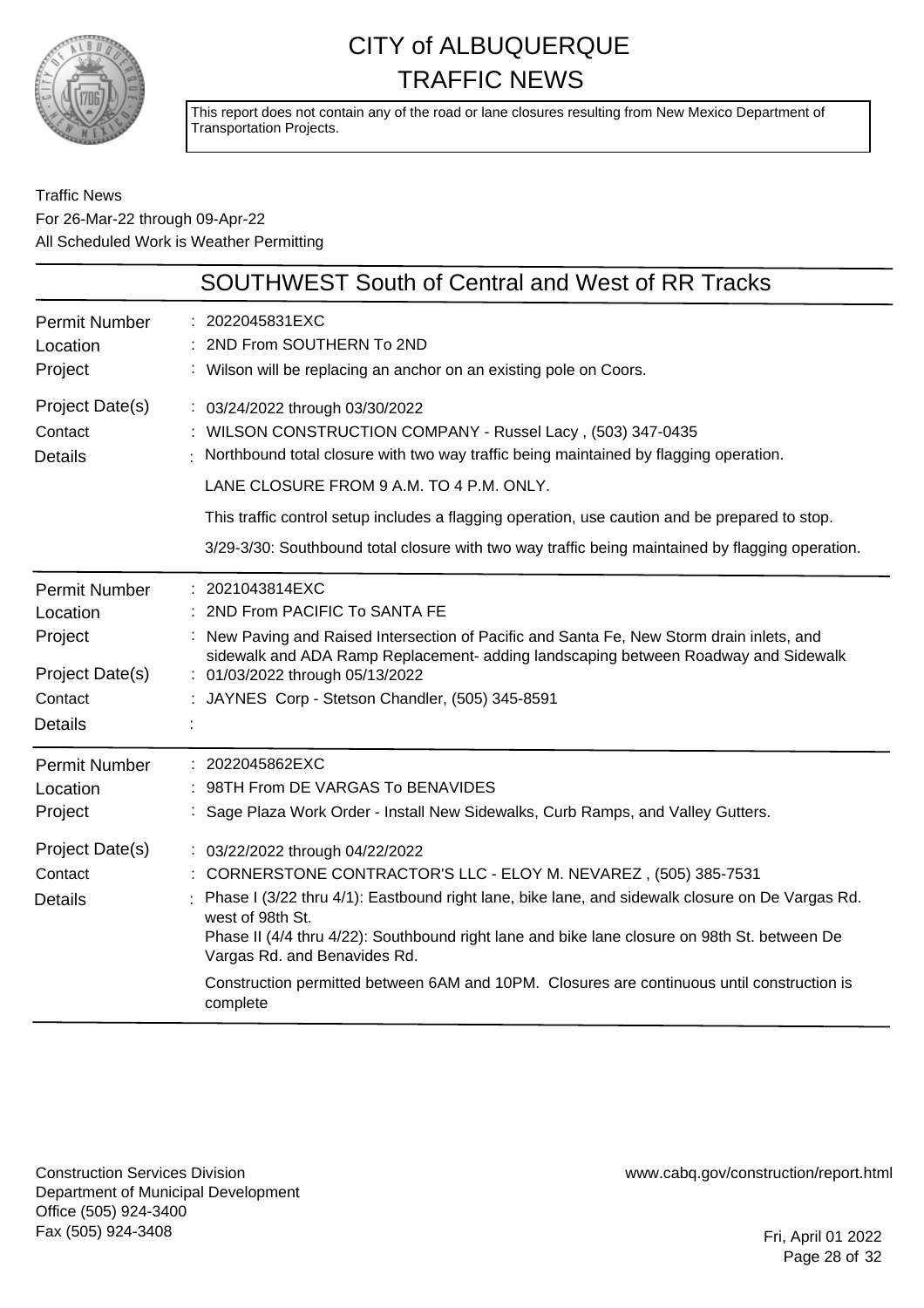

This report does not contain any of the road or lane closures resulting from New Mexico Department of Transportation Projects.

#### Traffic News For 26-Mar-22 through 09-Apr-22 All Scheduled Work is Weather Permitting

|                                                                                             | <b>SOUTHWEST South of Central and West of RR Tracks</b>                                                                                                                                                                                                                                                                                                                                                                      |
|---------------------------------------------------------------------------------------------|------------------------------------------------------------------------------------------------------------------------------------------------------------------------------------------------------------------------------------------------------------------------------------------------------------------------------------------------------------------------------------------------------------------------------|
| <b>Permit Number</b><br>Location<br>Project                                                 | : 2021043211EXC<br>2900 Arenal Rd SW<br>: Tom Tenorio Park at Arenal. Temporary one lane closure for turning trucks.                                                                                                                                                                                                                                                                                                         |
| Project Date(s)<br>Contact<br><b>Details</b>                                                | : 09/30/2021 through 03/30/2022<br>: ENTERPRISE BUILDERS CORPORATION- Paul Mares, (505) 803-3604<br>Eastbound lane closure with eastbound traffic being maintained in the center two way left turn<br>lane on Arenal at its intersection with Tom Tenerio Park access.<br>LANE CLOSURE FROM 7 A.M. to 10 P.M. ONLY                                                                                                           |
| <b>Permit Number</b><br>Location<br>Project<br>Project Date(s)<br>Contact<br><b>Details</b> | : 2022045984EXC<br>: ADDRESSES BETWEEN BLAKE, 98TH and UNSER<br>: Crack Sealing Residential Neighborhood.<br>: 03/30/2022 through 07/29/2022<br>DISMUKE CONSTRUCTION- Randy Carter, (505) 884-1633                                                                                                                                                                                                                           |
| <b>Permit Number</b><br>Location<br>Project                                                 | : 2022045880EXC<br>: BLAZICK From SAGE To SUNBOW<br>: Small Cell Install.                                                                                                                                                                                                                                                                                                                                                    |
| Project Date(s)<br>Contact<br><b>Details</b>                                                | : 03/28/2022 through 05/13/2022<br>: QUALTEK WIRELESS - Aaron Dunn, (505) 234-2363<br>Northbound total closure on Blazick between Sage and Sunbow.<br>Eastbound total closure on Sunbow at its intersection with Blazick.<br>LANE CLOSURE FROM 9 A.M. TO 4 P.M. ONLY. ON BLAZICK AT ITS INTERSECTION WITH<br>SAGE.<br>Construction permitted between 6AM and 10PM. Closures are continuous until construction is<br>complete |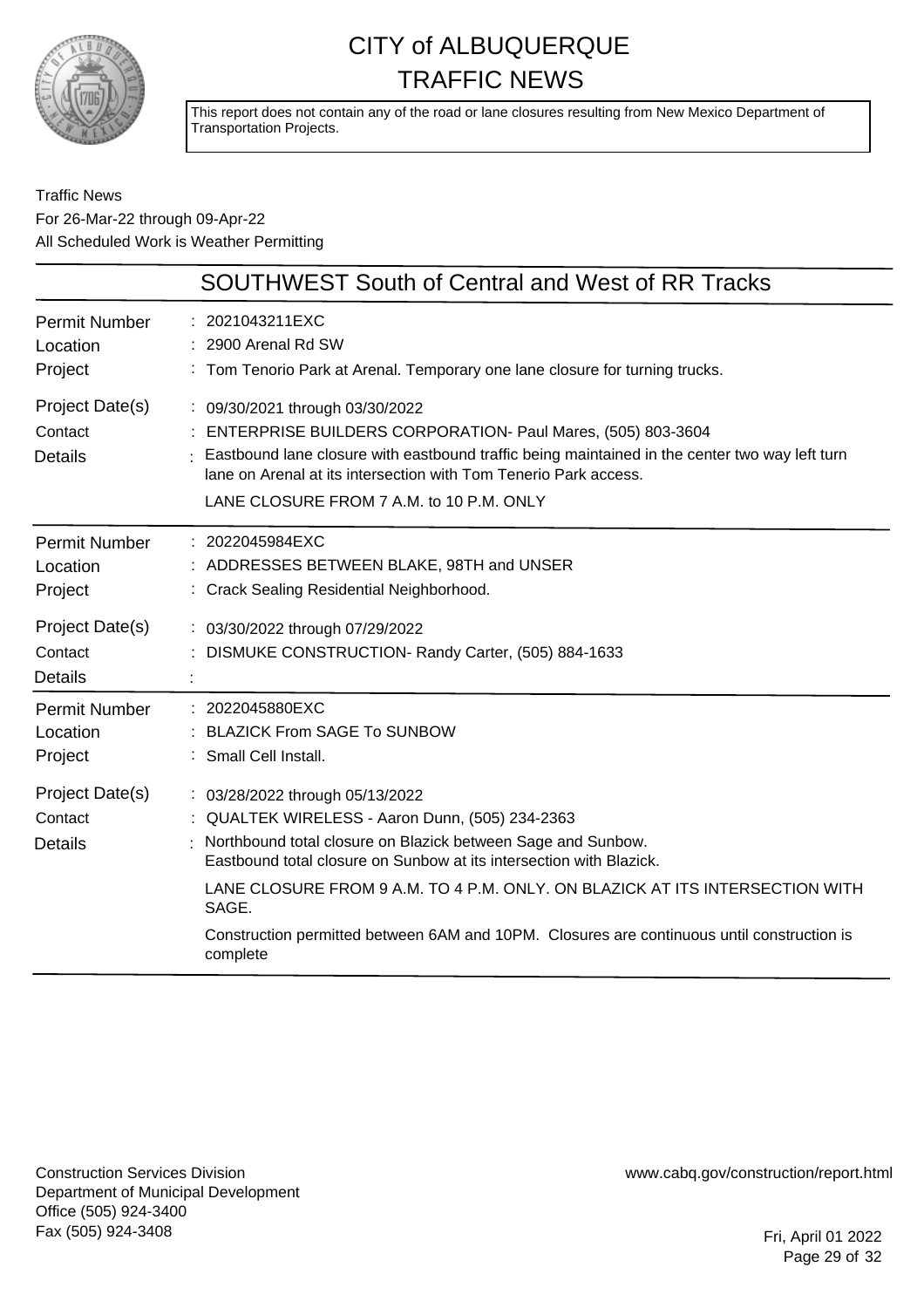

This report does not contain any of the road or lane closures resulting from New Mexico Department of Transportation Projects.

Traffic News For 26-Mar-22 through 09-Apr-22 All Scheduled Work is Weather Permitting

| <b>SOUTHWEST South of Central and West of RR Tracks</b>                                     |                                                                                                                                                                                                                                                                                                                                                                                                                                                                                                                                                 |
|---------------------------------------------------------------------------------------------|-------------------------------------------------------------------------------------------------------------------------------------------------------------------------------------------------------------------------------------------------------------------------------------------------------------------------------------------------------------------------------------------------------------------------------------------------------------------------------------------------------------------------------------------------|
| <b>Permit Number</b><br>Location<br>Project                                                 | : 2022045802EXC<br>CONNEMARA, TANAGER, TOWER<br>Bore on the Shoulder Connemara, Tanager, Tower Rd SW.                                                                                                                                                                                                                                                                                                                                                                                                                                           |
| Project Date(s)<br>Contact<br><b>Details</b>                                                | : 03/18/2022 through 04/19/2022<br>MEGACOMM - AMBERLY Encinias, (505) 615-0114<br>Phase 1: Westbound parking lane and sidewalk closure on Tower between Snow Vista Trail<br>and Tanager.<br>Phase 2: Southbound parking lane and sidewalk closure on Tanager between Tower and<br>Connemera.<br>Construction permitted between 6AM and 10PM. Closures are continuous until construction is<br>complete                                                                                                                                          |
| <b>Permit Number</b><br>Location<br>Project<br>Project Date(s)<br>Contact<br><b>Details</b> | 2021043247EXC<br>MARQUETTE And 1ST<br>Marquette Avenue railroad crossing 1st street to<br>Commercial street.<br>: 10/14/2021 through 05/31/2022<br>GUZMAN TRACTOR SERVICES, LLC- Rebecca, (505) 907-1712<br>Phase 1: Closure of Marquette and 1st St. west of railroad tracks.<br>Phase 2: Closure of Marquette and Commercial east of railroad tracks.<br>CONSTRUCTION PERMITTED BETWEEN 7 A.M. AND 7 P.M. ONLY<br>Follow detour                                                                                                               |
| <b>Permit Number</b><br>Location<br>Project<br>Project Date(s)<br>Contact<br><b>Details</b> | 2022045744EXC<br>OLD COORS And BRIDGE<br>: Install Final Intersection Markings and Striping<br>: 03/16/2022 through 04/29/2022<br>: AUI- Corey Bond, (505) 966-6387<br>: Westbound closure of Bridge Blvd at Old Coors Dr. East/west traffic will be maintained in the<br>eastbound lanes. North and southbound outside lane closures on Old Coors Rd. at Bridge<br>Blyd. North/south traffic will be maintained in the inside lanes.<br>Construction permitted between 6AM and 10PM. Closures are continuous until construction is<br>complete |

Construction Services Division Department of Municipal Development Office (505) 924-3400 Fax (505) 924-3408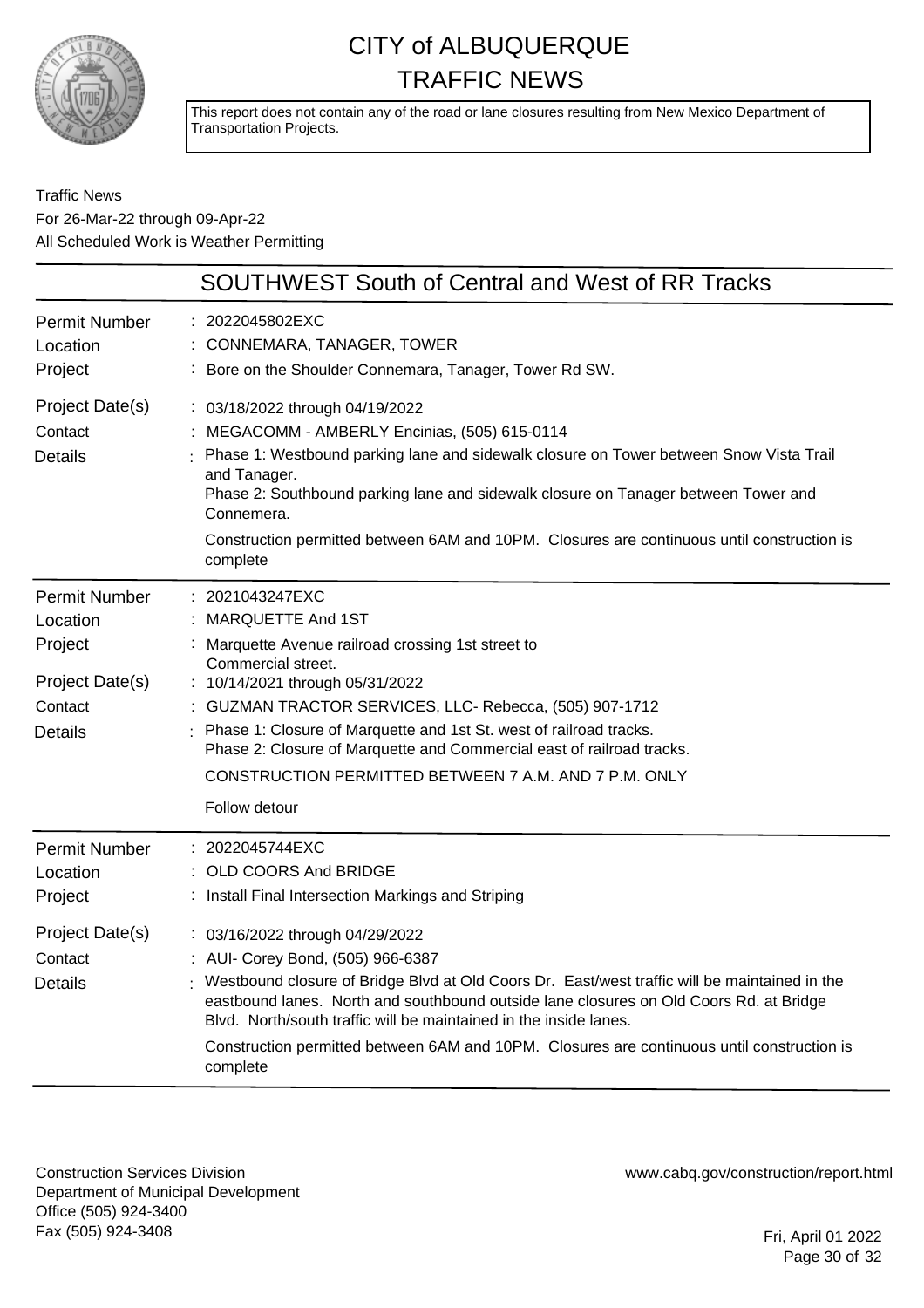

This report does not contain any of the road or lane closures resulting from New Mexico Department of Transportation Projects.

#### Traffic News For 26-Mar-22 through 09-Apr-22 All Scheduled Work is Weather Permitting

|                                              | SOUTHWEST South of Central and West of RR Tracks                                                                                                                                                                                                                                                |
|----------------------------------------------|-------------------------------------------------------------------------------------------------------------------------------------------------------------------------------------------------------------------------------------------------------------------------------------------------|
| Permit Number<br>Location<br>Project         | : 2022045936EXC<br>SAGE And 82ND<br>: Place conduit and fiber.                                                                                                                                                                                                                                  |
| Project Date(s)<br>Contact<br><b>Details</b> | : 04/04/2022 through 04/11/2022<br>: LIGHT CONNECTIONS - Steve Litle, (303) 809-7696<br>Eastbound sidewalk closure on Sage between 82nd St. and Corel.<br>Southbound parking lane and sidewalk closure on 82nd St. south of Sage.<br>LANE CLOSURE FROM 9 A.M. TO 4 P.M. ONLY.                   |
| Permit Number<br>Location<br>Project         | : 2022045886EXC<br>: SAGE From 86TH To 82ND<br>: Bore Placement of Fiber.                                                                                                                                                                                                                       |
| Project Date(s)<br>Contact<br><b>Details</b> | : 03/29/2022 through 04/13/2022<br>: VOLT INC- Danny Padilla, (505) 573-4954<br>: Eastbound right lane and sidewalk closure on Sage between 86th St. and 82nd St.<br>LANE CLOSURE FROM 9 A.M. TO 4 P.M. ONLY.                                                                                   |
| Permit Number<br>Location<br>Project         | : 2022046028EXC<br>: SAGE And BLAZICK<br>: Place conduit and fiber.                                                                                                                                                                                                                             |
| Project Date(s)<br>Contact<br>Details        | : 04/05/2022 through 04/08/2022<br>: LIGHT CONNECTIONS - Steve Litle, (303) 809-7696<br>: Westbound right lane and sidewalk closure on Sage between 90th St. and Blazick.<br>Northbound parking lane and sidewalk closure on Blazick north of Sage.<br>LANE CLOSURE FROM 9 A.M. TO 4 P.M. ONLY. |
| <b>Permit Number</b><br>Location<br>Project  | 2022045889EXC<br>: 1204 SILVER AVE SW<br>: Sewer Line Replacement.                                                                                                                                                                                                                              |
| Project Date(s)<br>Contact<br><b>Details</b> | : 03/30/2022 through 03/31/2022<br>: ALL OUT PLUMBING LLC - Ron Jones, (505) 307-3654<br>$\frac{1}{2}$ LANE CLOSURE FROM 9 A.M. TO 4 P.M. ONLY.<br>Follow detour                                                                                                                                |
|                                              |                                                                                                                                                                                                                                                                                                 |

Construction Services Division Department of Municipal Development Office (505) 924-3400 Fax (505) 924-3408